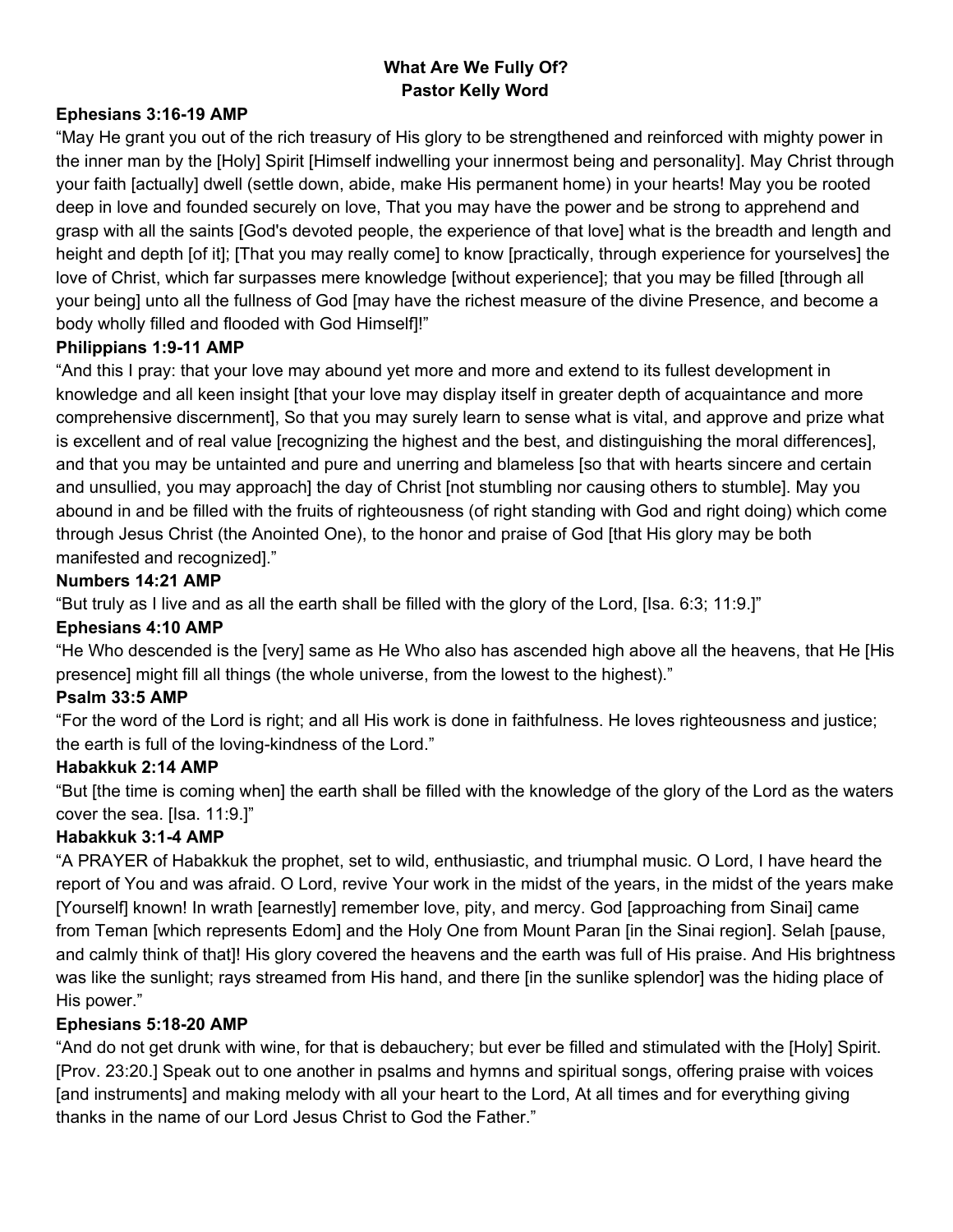## **Micah 3:8 AMP**

"But truly I [Micah] am full of power, of the Spirit of the Lord, and of justice and might, to declare to Jacob his transgression and to Israel his sin."

# **Exodus 31:3 AMP**

"And I have filled him with the Spirit of God, in wisdom and ability, in understanding and intelligence, and in knowledge, and in all kinds of craftsmanship,"

# **Acts 11:23-24 AMP**

"When he arrived and saw what grace (favor) God was bestowing upon them, he was full of joy; and he continuously exhorted (warned, urged, and encouraged) them all to cleave unto and remain faithful to and devoted to the Lord with [resolute and steady] purpose of heart. For he was a good man [good in himself and also at once for the good and the advantage of other people], full of and controlled by the Holy Spirit and full of faith (of his belief that Jesus is the Messiah, through Whom we obtain eternal salvation). And a large company was added to the Lord."

## **Acts 13:50-52 AMP**

"But the Jews stirred up the devout women of high rank and the outstanding men of the town, and instigated persecution against Paul and Barnabas and drove them out of their boundaries. But [the apostles] shook off the dust from their feet against them and went to Iconium. And the disciples were continually filled [throughout their souls] with joy and the Holy Spirit."

## **John 14:21-23 AMP**

"The person who has My commands and keeps them is the one who [really] loves Me; and whoever [really] loves Me will be loved by My Father, and I [too] will love him and will show (reveal, manifest) Myself to him. [I will let Myself be clearly seen by him and make Myself real to him.] Judas, not Iscariot, asked Him, Lord, how is it that You will reveal Yourself [make Yourself real] to us and not to the world? Jesus answered, If a person [really] loves Me, he will keep My word [obey My teaching]; and My Father will love him, and We will come to him and make Our home (abode, special dwelling place) with him."

## **Psalm 16:7-11 AMP**

"I will bless the Lord, Who has given me counsel; yes, my heart instructs me in the night seasons. I have set the Lord continually before me; because He is at my right hand, I shall not be moved. Therefore my heart is glad and my glory [my inner self] rejoices; my body too shall rest and confidently dwell in safety, For You will not abandon me to Sheol (the place of the dead), neither will You suffer Your holy one [Holy One] to see corruption. [Acts 13:35.] You will show me the path of life; in Your presence is fullness of joy, at Your right hand there are pleasures forevermore. [Acts 2:25-28, 31.]"

## **Isaiah 40:26-31 AMP**

"Lift up your eyes on high and see! Who has created these? He Who brings out their host by number and calls them all by name; through the greatness of His might and because He is strong in power, not one is missing or lacks anything. Why, O Jacob, do you say, and declare, O Israel, My way and my lot are hidden from the Lord, and my right is passed over without regard from my God? Have you not known? Have you not heard? The everlasting God, the Lord, the Creator of the ends of the earth, does not faint or grow weary; there is no searching of His understanding. He gives power to the faint and weary, and to him who has no might He increases strength [causing it to multiply and making it to abound]. [II Cor. 12:9.] Even youths shall faint and be weary, and [selected] young men shall feebly stumble and fall exhausted; But those who wait for the Lord [who expect, look for, and hope in Him] shall change and renew their strength and power; they shall lift their wings and mount up [close to God] as eagles [mount up to the sun]; they shall run and not be weary, they shall walk and not faint or become tired. [Heb. 12:1-3.]"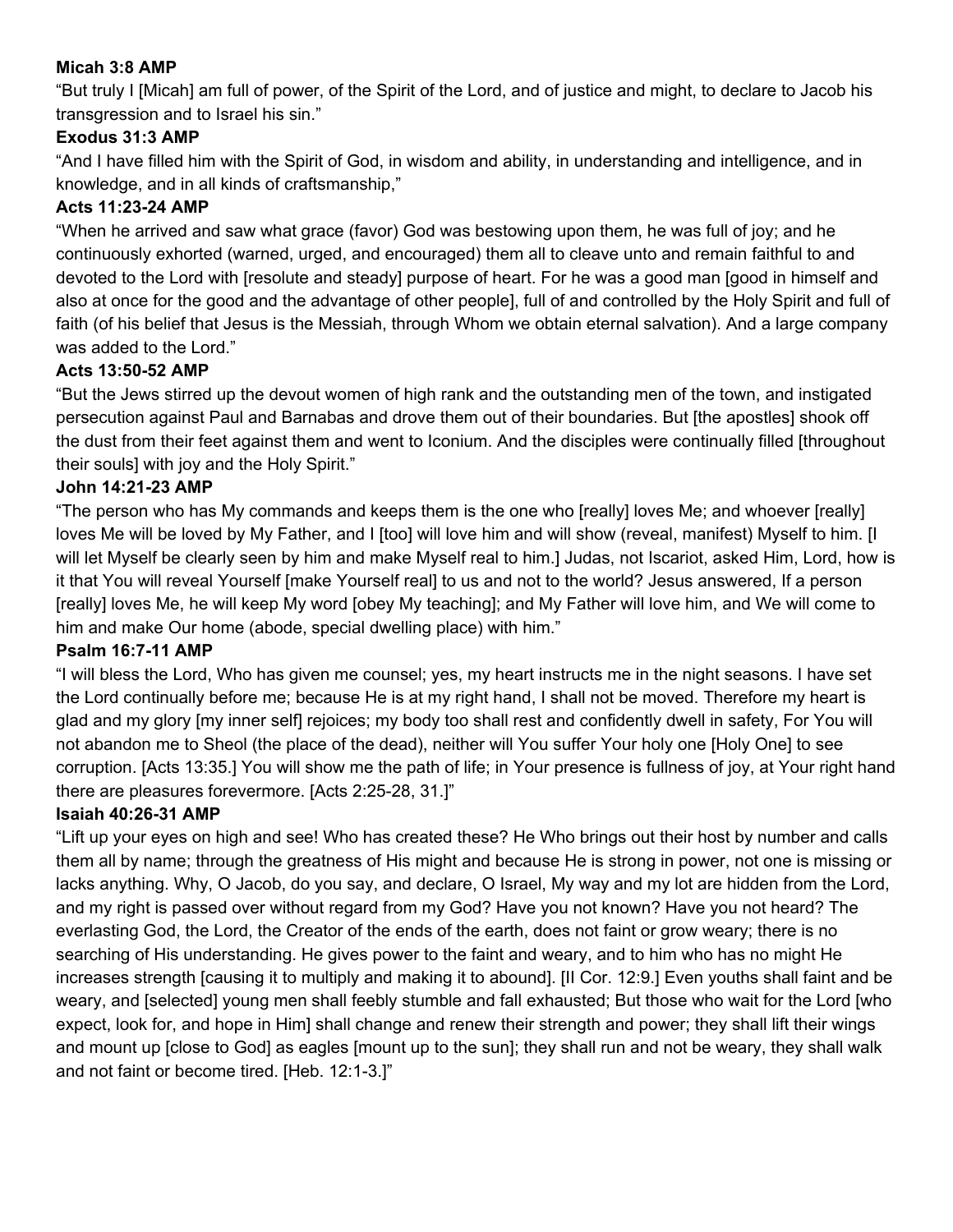#### **We Are The Tabernacle: Part 1 Overview Pastor Kelly Word**

## **Exodus 25:8-9 AMP**

"Let them make Me a sanctuary, that I may dwell among them. [Heb. 8:1, 2; 10:1.] And you shall make it according to all that I show you, the pattern of the tabernacle or dwelling and the pattern of all the furniture of it."

## **1 Corinthians 6:19-20 AMP**

"Do you not know that your body is the temple (the very sanctuary) of the Holy Spirit Who lives within you, Whom you have received [as a Gift] from God? You are not your own, You were bought with a price [purchased with a preciousness and paid for, made His own]. So then, honor God and bring glory to Him in your body."

## **Psalm 139:13-17 AMP**

"For You did form my inward parts; You did knit me together in my mother's womb. I will confess and praise You for You are fearful and wonderful and for the awful wonder of my birth! Wonderful are Your works, and that my inner self knows right well. My frame was not hidden from You when I was being formed in secret [and] intricately and curiously wrought [as if embroidered with various colors] in the depths of the earth [a region of darkness and mystery]. Your eyes saw my unformed substance, and in Your book all the days [of my life] were written before ever they took shape, when as yet there was none of them. How precious and weighty also are Your thoughts to me, O God! How vast is the sum of them! [Ps. 40:5.]"

#### **1 Corinthians 3:16-17 AMP**

"Do you not discern and understand that you [the whole church at Corinth] are God's temple (His sanctuary), and that God's Spirit has His permanent dwelling in you [to be at home in you, collectively as a church and also individually]? If anyone does hurt to God's temple or corrupts it [with false doctrines] or destroys it, God will do hurt to him and bring him to the corruption of death and destroy him. For the temple of God is holy (sacred to Him) and that [temple] you [the believing church and its individual believers] are."

## **1 Peter 2:4-6 AMP**

"Come to Him [then, to that] Living Stone which men tried and threw away, but which is chosen [and] precious in God's sight. [Ps. 118:22; Isa. 28:16.] [Come] and, like living stones, be yourselves built [into] a spiritual house, for a holy (dedicated, consecrated) priesthood, to offer up [those] spiritual sacrifices [that are] acceptable and pleasing to God through Jesus Christ. For thus it stands in Scripture: Behold, I am laying in Zion a chosen (honored), precious chief Cornerstone, and he who believes in Him [who adheres to, trusts in, and relies on Him] shall never be disappointed or put to shame. [Isa. 28:16.]"

## **The Tabernacle Layout:**

To study in depth the tabernacle layout, read Exodus Chapters 25 - 31. Some Biblical scholars determine that the Tabernacle was rectangle tent and others have determined that the Tabernacle is a 6 story round tent based on reading these scriptures. We do know that every nation that saw the Tabernacle was impressed by its design.

In the tabernacle, there were 3 parts. The Outer Court, The Inner Court, and The Holy of Holies. Each of these sections of the Tabernacle contained special pieces that we will study out the next few weeks. This also represents the human being: Body, Soul, Spirit.

#### **Genesis 1:26-27 AMP**

"God said, Let Us [Father, Son, and Holy Spirit] make mankind in Our image, after Our likeness, and let them have complete authority over the fish of the sea, the birds of the air, the [tame] beasts, and over all of the earth, and over everything that creeps upon the earth. [Ps. 104:30; Heb. 1:2; 11:3.] So God created man in His own image, in the image and likeness of God He created him; male and female He created them. [Col. 3:9, 10; James 3:8, 9.]"

## **1 Thessalonians 5:22-23 AMP**

"Abstain from evil [shrink from it and keep aloof from it] in whatever form or whatever kind it may be. And may the God of peace Himself sanctify you through and through [separate you from profane things, make you pure and wholly consecrated to God]; and may your spirit and soul and body be preserved sound and complete [and found] blameless at the coming of our Lord Jesus Christ (the Messiah)."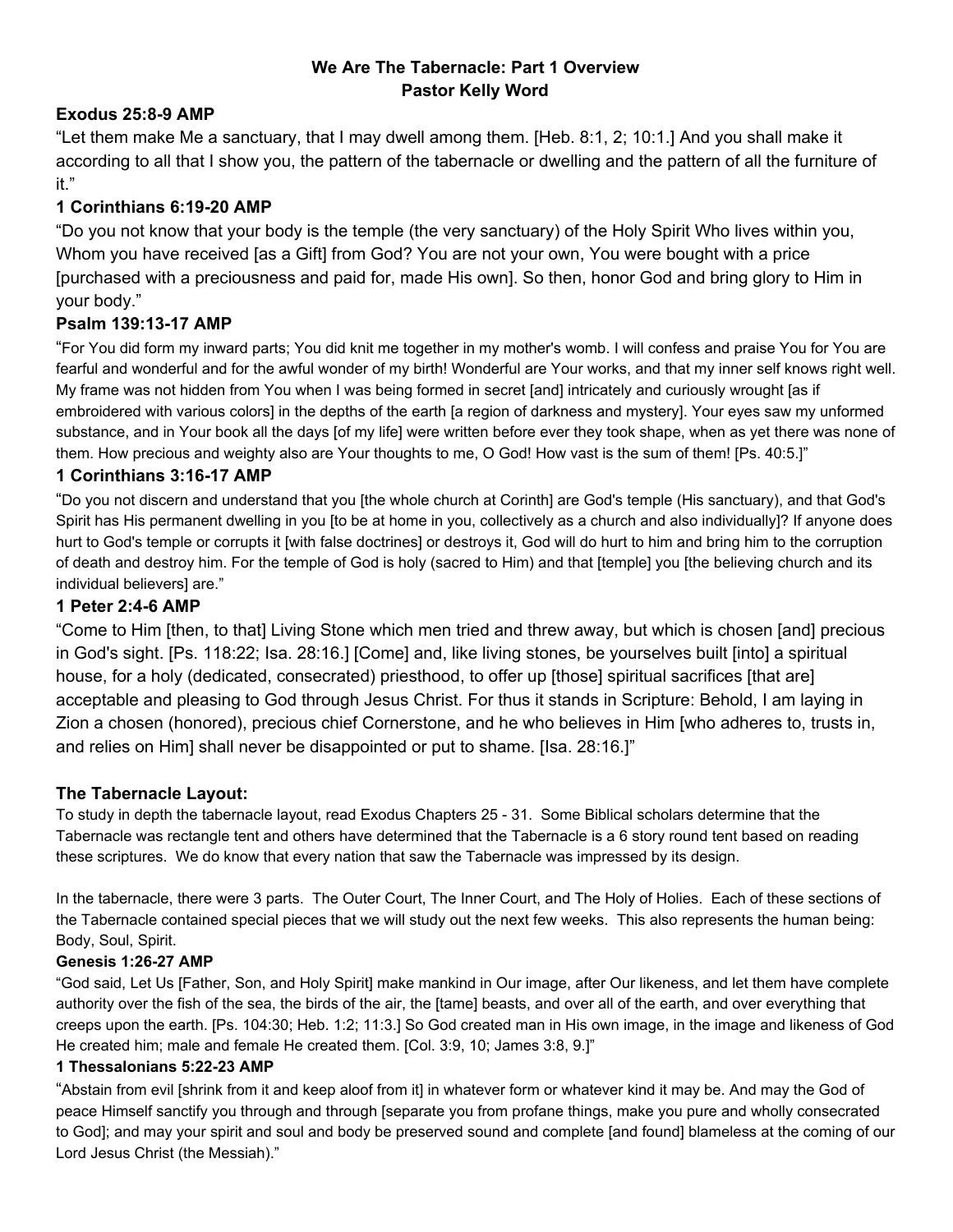Just like God is tri-part: God, Holy Spirit, Jesus, so are humans tri-part: Body, Soul, Spirit. The specific layout of the tabernacle and its courtyard is significant because it shows us God's prescribed way for man to approach Him.

The whole compound was surrounded by a high fence with ONLY ONE ENTRANCE. A person could not just come from any direction into the tabernacle as he pleased. He or she had to enter from ONE GATE, which was always located to the east (so that people were facing west when they entered the tabernacle - a direct opposition to pagan worshippers of the day who always faced east).

When you first enter the gate, you encountered the brazen altar, what the people presented the animal offering, and then hand the reigns over to the priests, who make atonement and intercession for the people in the tent.

This setup informed the Israelites that they could only come to God in the way He prescribed. There was no other way. God uses the Old Testament Tabernacle to tell us that we, too, must come to Him only through THE WAY He has provided for us - Jesus Christ.

#### **THE GATE:**

There was only one gate by which people could enter into the tabernacle courtyard. The gate was 30 feet wide. It was located directly in the center of the couter court on the east end. The gate was covered by a curtain or screen made of finely twisted linen in blue, purple, and scarlet.

The one and only gate is a representation of Christ as the only way through which one could fellowship with God and worship Him. To do this, you must enter in through the gate to the place where God dwelled.

#### **John 14:6 AMP**

"Jesus said to him, I am the Way and the Truth and the Life; no one comes to the Father except by (through) Me."

#### **John 10:9-10 AMP**

"I am the Door; anyone who enters in through Me will be saved (will live). He will come in and he will go out [freely], and will find pasture. The thief comes only in order to steal and kill and destroy. I came that they may have and enjoy life, and have it in abundance (to the full, till it overflows)."

#### **Matthew 7:13-14 AMP**

"Enter through the narrow gate; for wide is the gate and spacious and broad is the way that leads away to destruction, and many are those who are entering through it. But the gate is narrow (contracted by pressure) and the way is straitened and compressed that leads away to life, and few are those who find it. [Deut. 30:19; Jer. 21:8.]"

#### **Psalm 32:8 AMP**

"I [the Lord] will instruct you and teach you in the way you should go; I will counsel you with My eye upon you."

#### **Psalm 37:23 AMP**

"The steps of a [good] man are directed and established by the Lord when He delights in his way [and He busies Himself with his every step]."

#### **Isaiah 30:21 AMP**

"And your ears will hear a word behind you, saying, This is the way; walk in it, when you turn to the right hand and when you turn to the left."

#### **Acts 24:14-16 AMP**

"But this I confess to you, however, that in accordance with the Way [of the Lord], which they call a [heretical,

division-producing] sect, I worship (serve) the God of our fathers, still persuaded of the truth of and believing in and placing full confidence in everything laid down in the Law [of Moses] or written in the prophets; Having [the same] hope in God which these themselves hold and look for, that there is to be a resurrection both of the righteous and the unrighteous (the just and the unjust). Therefore I always exercise and discipline myself [mortifying my body, deadening my carnal affections, bodily appetites, and worldly desires, endeavoring in all respects] to have a clear (unshaken, blameless) conscience, void of offense toward God and toward men."

The act of entering the gate to the tabernacle was significant to the Israelites. By entering, a person could find forgiveness of sin and fellowship with God. The first thing that a person saw upon coming through the gate was the Brazen Altar, which served as a reminder of man's sinfulness and his need for a blood sacrifice in order to be in fellowship with God. To enter into the Tabernacle, you needed to repent and offer sacrifices for sin. Those who didn't repent were not entering this "narrow way."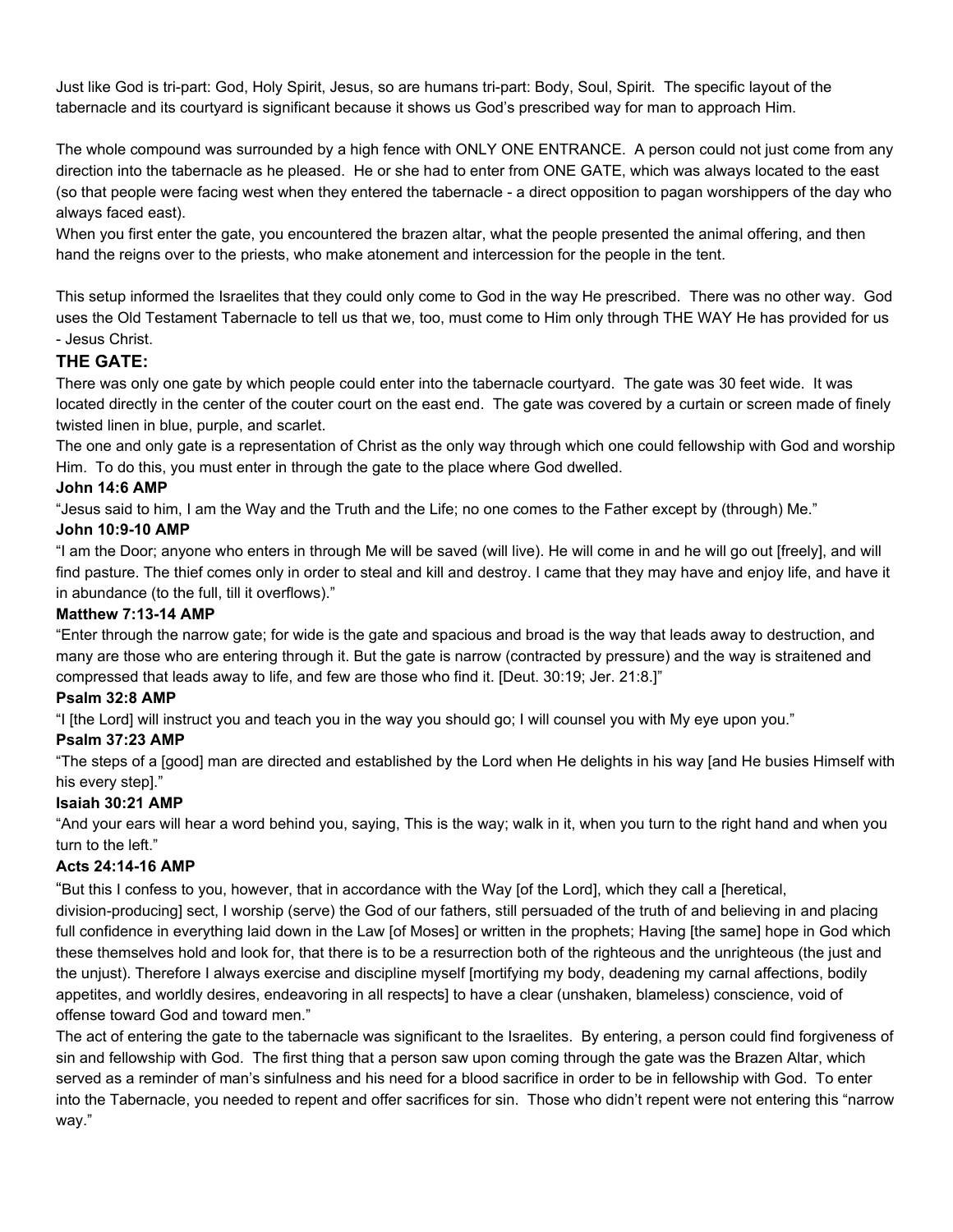## **We Are The Temple Part 2: Outer Court Pastor Kelly Word**

## **Exodus 25:8-9 AMP**

"Let them make Me a sanctuary, that I may dwell among them. [Heb. 8:1, 2; 10:1.] And you shall make it according to all that I show you, the pattern of the tabernacle or dwelling and the pattern of all the furniture of it."

## **1 Corinthians 6:19-20 AMP**

"Do you not know that your body is the temple (the very sanctuary) of the Holy Spirit Who lives within you, Whom you have received [as a Gift] from God? You are not your own, You were bought with a price [purchased with a preciousness and paid for, made His own]. So then, honor God and bring glory to Him in your body."

In the tabernacle, there were 3 parts. The Outer Court, The Inner Court, and The Holy of Holies. Each of these sections of the Tabernacle contained special pieces that we will study out the next few weeks. This also represents the human being: Body, Soul, Spirit.

#### **Genesis 1:26-27 AMP**

"God said, Let Us [Father, Son, and Holy Spirit] make mankind in Our image, after Our likeness, and let them have complete authority over the fish of the sea, the birds of the air, the [tame] beasts, and over all of the earth, and over everything that creeps upon the earth. [Ps. 104:30; Heb. 1:2; 11:3.] So God created man in His own image, in the image and likeness of God He created him; male and female He created them. [Col. 3:9, 10; James 3:8, 9.]"

## **The Outer Court Represents the Body:**

## **THE BRAZEN ALTAR:**

The brazen altar, bronze altar, or altar of sacrifice was situated right inside the courtyard upon entering the gate to the tabernacle. The Hebrew root for altar means "to slay" or "slaughter." The Latin word alta means "high." An altar is a "high place for sacrifice/slaughter." The altar stood raised on a mound of earth, higher than its surrounding furniture. This is a representation of Christ, our sacrifice, lifted up on the cross, His altar, which stood on a hill called Golgotha.

The altar was made of wood from the acacia tree and overlaid with bronze (usually symbolic of judgment on sin in the Bible), measuring 7.5 feet on all four sides and 4.5 feet deep. Four horns projected from the top four corners and a bronze grating was inside to hold the animal.

The altar was the place for burning animal sacrifices. It showed the Israelites that the first step for sinful man to approach a holy God was to be cleansed by the blood of an innocent creature. For a sin offering, a person had to bring an animal — a male one without blemish or defect from the flock or herd — to the priest at the tabernacle gate.

## **Leviticus 1:3-5 AMP**

"If his offering is a burnt offering from the herd, he shall offer a male without blemish; he shall offer it at the door of the Tent of Meeting, that he may be accepted before the Lord. [Rom. 12:1; Phil. 1:20.] And he shall lay [both] his hands upon the head of the burnt offering [transferring symbolically his guilt to the victim], and it shall be an acceptable atonement for him. [Heb. 13:15, 16; I Pet. 1:2.] The man shall kill the young bull before the Lord, and the priests, Aaron's sons, shall present the blood and dash [it] round about upon the altar that is at the door of the Tent of Meeting."

## **Leviticus 17:11 AMP**

"For the life (the animal soul) is in the blood, and I have given it for you upon the altar to make atonement for your souls; for it is the blood that makes atonement, by reason of the life [which it represents]. [Rom. 3:24-26.]" **Hebrews 9:22 AMP**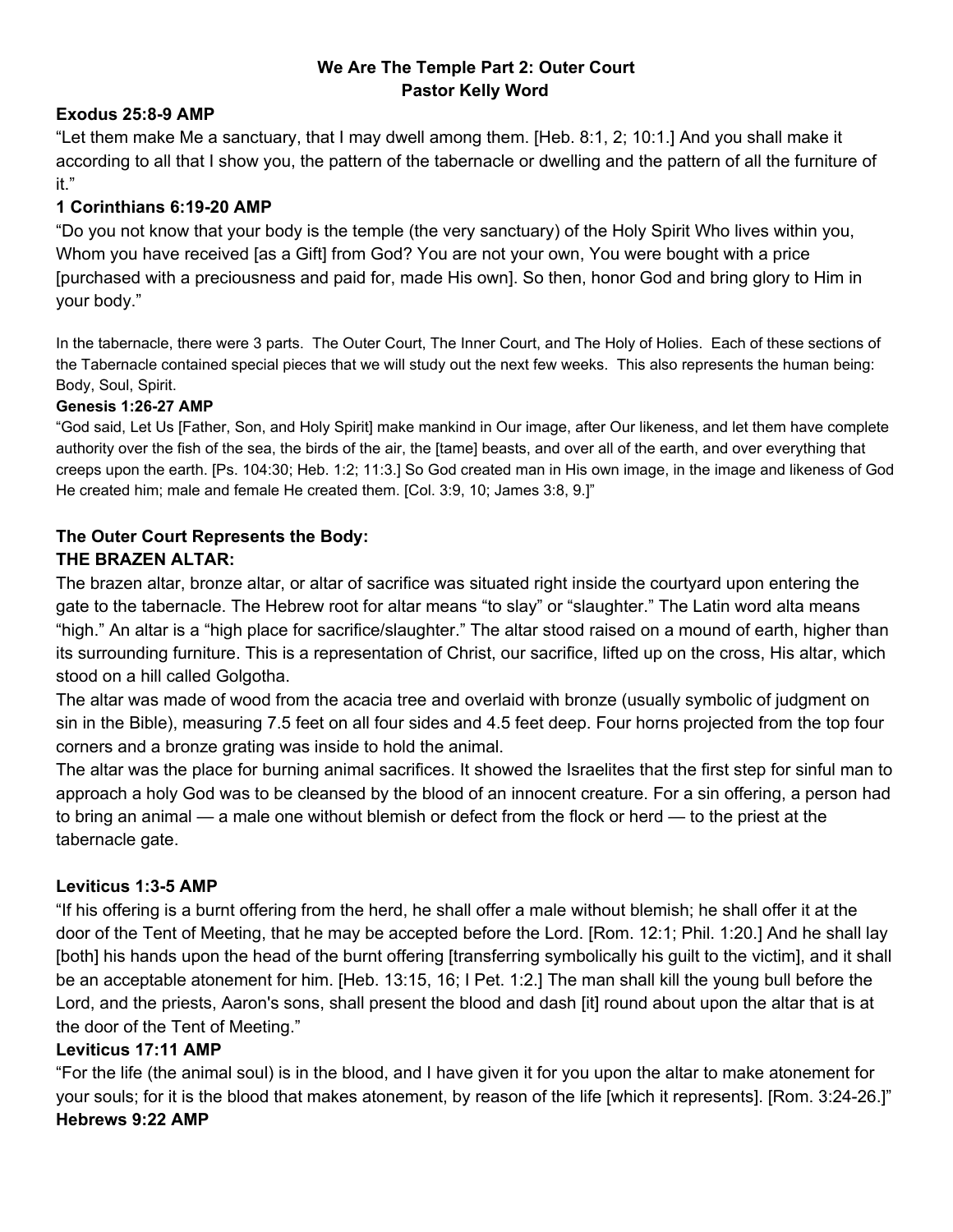"[In fact] under the Law almost everything is purified by means of blood, and without the shedding of blood there is neither release from sin and its guilt nor the remission of the due and merited punishment for sins."

Although the blood of the sacrifices covered over the sins of the Israelites, they had to perform the sacrifices year after year, for they were not freed permanently of a guilty conscience. However, Jesus Christ, the Lamb of God, came as the ultimate and last sacrifice for mankind when He offered up His life. As Isaiah prophesied, the Christ would be like a lamb that is led to slaughter and pierced for our transgressions. His blood was sprinkled and poured out at the cross for us.

#### **Mark 14:24 AMP**

"And He said to them, This is My blood [which ratifies] the new covenant, [the blood] which is being poured out for (on account of) many. [Exod. 24:8.]"

#### **1 Peter 1:14-19 AMP**

"[Live] as children of obedience [to God]; do not conform yourselves to the evil desires [that governed you] in your former ignorance [when you did not know the requirements of the Gospel]. But as the One Who called you is holy, you yourselves also be holy in all your conduct and manner of living. For it is written, You shall be holy, for I am holy. [Lev. 11:44, 45.] And if you call upon Him as [your] Father Who judges each one impartially according to what he does, [then] you should conduct yourselves with true reverence throughout the time of your temporary residence [on the earth, whether long or short]. You must know (recognize) that you were redeemed (ransomed) from the useless (fruitless) way of living inherited by tradition from [your] forefathers, not with corruptible things [such as] silver and gold, But [you were purchased] with the precious blood of Christ (the Messiah), like that of a [sacrificial] lamb without blemish or spot."

#### **Hebrews 9:12-14 AMP**

"He went once for all into the [Holy of] Holies [of heaven], not by virtue of the blood of goats and calves [by which to make reconciliation between God and man], but His own blood, having found and secured a complete redemption (an everlasting release for us). For if [the mere] sprinkling of unholy and defiled persons with blood of goats and bulls and with the ashes of a burnt heifer is sufficient for the purification of the body, [Lev. 16:6, 16; Num. 19:9, 17, 18.] How much more surely shall the blood of Christ, Who by virtue of [His] eternal Spirit [His own preexistent divine personality] has offered Himself as an unblemished sacrifice to God, purify our consciences from dead works and lifeless observances to serve the [ever] living God?"

#### **Hebrews 10:10-31 AMP**

"And in accordance with this will [of God], we have been made holy (consecrated and sanctified) through the offering made once for all of the body of Jesus Christ (the Anointed One). Furthermore, every [human] priest stands [at his altar of service] ministering daily, offering the same sacrifices over and over again, which never are able to strip [from every side of us] the sins [that envelop us] and take them away– Whereas this One [Christ], after He had offered a single sacrifice for our sins [that shall avail] for all time, sat down at the right hand of God, Then to wait until His enemies should be made a stool beneath His feet. [Ps. 110:1.] For by a single offering He has forever completely cleansed and perfected those who are consecrated and made holy. And also the Holy Spirit adds His testimony to us [in confirmation of this]. For having said, This is the agreement (testament, covenant) that I will set up and conclude with them after those days, says the Lord: I will imprint My laws upon their hearts, and I will inscribe them on their minds (on their inmost thoughts and understanding), He then goes on to say, And their sins and their lawbreaking I will remember no more. [Jer. 31:33, 34.] Now where there is absolute remission (forgiveness and cancellation of the penalty) of these [sins and lawbreaking], there is no longer any offering made to atone for sin. Therefore, brethren, since we have full freedom and confidence to enter into the [Holy of] Holies [by the power and virtue] in the blood of Jesus, By this fresh (new) and living way which He initiated and dedicated and opened for us through the separating curtain (veil of the Holy of Holies), that is, through His flesh, And since we have [such] a great and wonderful and noble Priest [Who rules] over the house of God, Let us all come forward and draw near with true (honest and sincere) hearts in unqualified assurance and absolute conviction engendered by faith (by that leaning of the entire human personality on God in absolute trust and confidence in His power, wisdom, and goodness), having our hearts sprinkled and purified from a guilty (evil) conscience and our bodies cleansed with pure water. So let us seize and hold fast and retain without wavering the hope we cherish and confess and our acknowledgement of it, for He Who promised is reliable (sure) and faithful to His word. And let us consider and give attentive, continuous care to watching over one another, studying how we may stir up (stimulate and incite) to love and helpful deeds and noble activities, Not forsaking or neglecting to assemble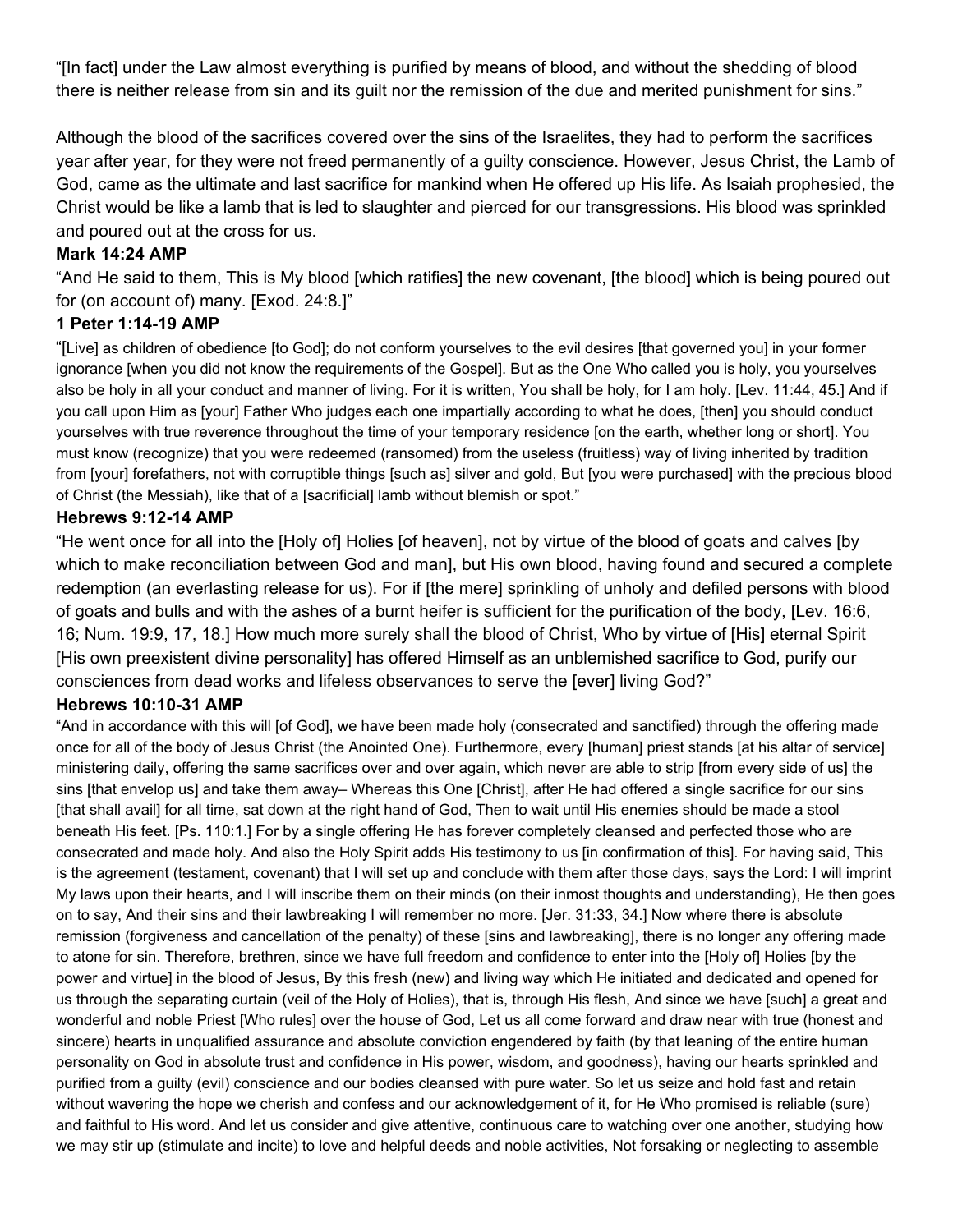together [as believers], as is the habit of some people, but admonishing (warning, urging, and encouraging) one another, and all the more faithfully as you see the day approaching. For if we go on deliberately and willingly sinning after once acquiring the knowledge of the Truth, there is no longer any sacrifice left to atone for [our] sins [no further offering to which to look forward]. [There is nothing left for us then] but a kind of awful and fearful prospect and expectation of divine judgment and the fury of burning wrath and indignation which will consume those who put themselves in opposition [to God]. [Isa. 26:11.] Any person who has violated and [thus] rejected and set at naught the Law of Moses is put to death without pity or mercy on the evidence of two or three witnesses. [Deut. 17:2-6.] How much worse (sterner and heavier) punishment do you suppose he will be judged to deserve who has spurned and [thus] trampled underfoot the Son of God, and who has considered the covenant blood by which he was consecrated common and unhallowed, thus profaning it and insulting and outraging the [Holy] Spirit [Who imparts] grace (the unmerited favor and blessing of God)? [Exod. 24:8.] For we know Him Who said, Vengeance is Mine [retribution and the meting out of full justice rest with Me]; I will repay [I will exact the compensation], says the Lord. And again, The Lord will judge and determine and solve and settle the cause and the cases of His people. [Deut. 32:35, 36.] It is a fearful (formidable and terrible) thing to incur the divine penalties and be cast into the hands of the living God!"

#### **2 Corinthians 5:21 AMP**

"For our sake He made Christ [virtually] to be sin Who knew no sin, so that in and through Him we might become [endued with, viewed as being in, and examples of] the righteousness of God [what we ought to be, approved and acceptable and in right relationship with Him, by His goodness]."

Horns were a symbol power and strength in biblical times. When the sacrifice was made, blood was dabbed on the horns of the altar, signifying the power of the blood to atone for sins. In the same way, there is mighty power in the blood of Christ. Jesus is the "horn of our salvation."

#### **Psalm 18:1-2 AMP**

"I LOVE You fervently and devotedly, O Lord, my Strength. The Lord is my Rock, my Fortress, and my Deliverer; my God, my keen and firm Strength in Whom I will trust and take refuge, my Shield, and the Horn of my salvation, my High Tower. [Heb. 2:13.]"

#### **Luke 1:67-69 AMP**

"Now Zachariah his father was filled with and controlled by the Holy Spirit and prophesied, saying, Blessed (praised and extolled and thanked) be the Lord, the God of Israel, because He has come and brought deliverance and redemption to His people! And He has raised up a Horn of salvation [a mighty and valiant Helper, the Author of salvation] for us in the house of David His servant–"

The animal sacrifices bore reference to the Passover lambs, which the Israelites slaughtered in like manner to save their firstborns from the last plague of God's judgment on Egypt (Exodus 12:1-13). Similarly, as the Passover lambs were eaten after they were slaughtered, some of the sacrificial lambs also were eaten. Just as the sacrificial lambs were sacrificed and eaten, so Jesus' body was sacrificed and "eaten." It was no coincidence that on the night before the Passover when Jesus was crucified, He "took bread, gave thanks and broke it, and gave it to his disciples, saying, 'Take and eat; this is my body'" (Matthew 26:26). Earlier Jesus had taught His disciples:

#### **John 6:53-58 AMP**

"And Jesus said to them, I assure you, most solemnly I tell you, you cannot have any life in you unless you eat the flesh of the Son of Man and drink His blood [unless you appropriate His life and the saving merit of His blood]. He who feeds on My flesh and drinks My blood has (possesses now) eternal life, and I will raise him up [from the dead] on the last day. For My flesh is true and genuine food, and My blood is true and genuine drink. He who feeds on My flesh and drinks My blood dwells continually in Me, and I [in like manner dwell continually] in him. Just as the living Father sent Me and I live by (through, because of) the Father, even so whoever continues to feed on Me [whoever takes Me for his food and is nourished by Me] shall [in his turn] live through and because of Me. This is the Bread that came down from heaven. It is not like the manna which our forefathers ate, and yet died; he who takes this Bread for his food shall live forever."

## **Our Body - Our Outer Court - Is A Place Of Sacrifice To God:**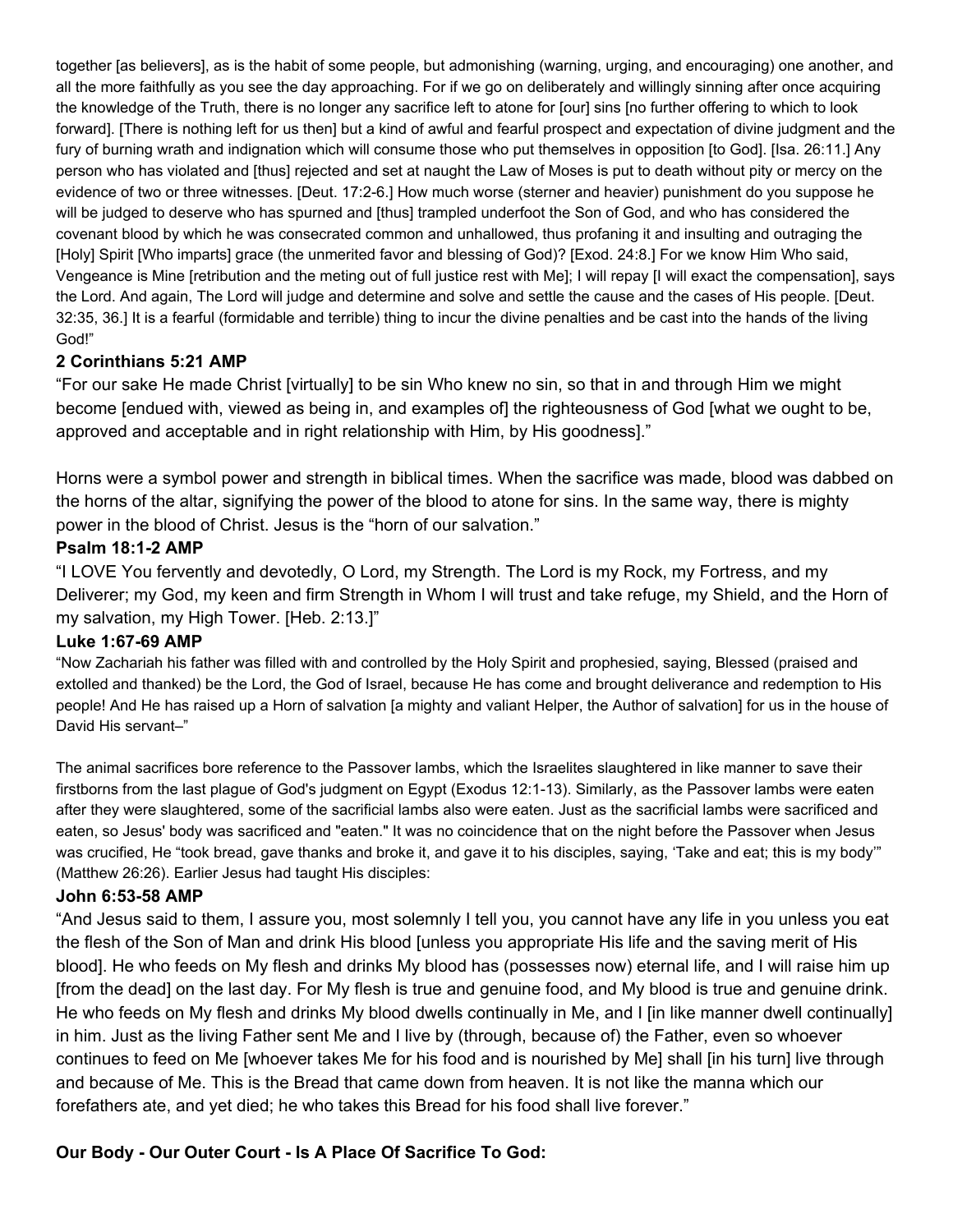#### **Romans 12:1-2 AMP**

"I APPEAL to you therefore, brethren, and beg of you in view of [all] the mercies of God, to make a decisive dedication of your bodies [presenting all your members and faculties] as a living sacrifice, holy (devoted, consecrated) and well pleasing to God, which is your reasonable (rational, intelligent) service and spiritual worship. Do not be conformed to this world (this age), [fashioned after and adapted to its external, superficial customs], but be transformed (changed) by the [entire] renewal of your mind [by its new ideals and its new attitude], so that you may prove [for yourselves] what is the good and acceptable and perfect will of God, even the thing which is good and acceptable and perfect [in His sight for you]."

#### **Our Sacrifice Brings Satisfaction to God:**

#### **Genesis 8:21 AMP**

"When the Lord smelled the pleasing odor [a scent of satisfaction to His heart], the Lord said to Himself, I will never again curse the ground because of man, for the imagination (the strong desire) of man's heart is evil and wicked from his youth; neither will I ever again smite and destroy every living thing, as I have done."

## **THE LAVER:**

The laver, or basin, was a large bowl filled with water located halfway between the brazen altar and the Holy Place. Although God did not give specific measurements for the Laver, it was to be made entirely of bronze. The priests were to wash their hands and their feet in it before entering the Holy Place.

The laver was located in a convenient place for washing and stood as a reminder that people need cleansing before approaching God. The priests atoned for their sins through a sacrifice at the brazen altar, but they cleansed themselves at the laver before serving in the Holy Place, so that they would be pure and not die before a holy God.

The application for believers today is that we are forgiven through Christ's work on the cross, but we are washed through His Word. We need to be washed daily in His Word to cleanse ourselves, so that we can serve and minister before Him.

#### **Ephesians 5:25-27 AMP**

"Husbands, love your wives, as Christ loved the church and gave Himself up for her, So that He might sanctify her, having cleansed her by the washing of water with the Word, That He might present the church to Himself in glorious splendor, without spot or wrinkle or any such things [that she might be holy and faultless]."

## **Hebrews 10:21-22 AMP**

"And since we have [such] a great and wonderful and noble Priest [Who rules] over the house of God, Let us all come forward and draw near with true (honest and sincere) hearts in unqualified assurance and absolute conviction engendered by faith (by that leaning of the entire human personality on God in absolute trust and confidence in His power, wisdom, and goodness), having our hearts sprinkled and purified from a guilty (evil) conscience and our bodies cleansed with pure water."

## **John 13:4-7 AMP**

"Got up from supper, took off His garments, and taking a [servant's] towel, He fastened it around His waist. Then He poured water into the washbasin and began to wash the disciples' feet and to wipe them with the [servant's] towel with which He was girded. When He came to Simon Peter, [Peter] said to Him, Lord, are my feet to be washed by You? [Is it for You to wash my feet?] Jesus said to him, You do not understand now what I am doing, but you will understand later on."

*Jesus washing the disciples feet is a picture of the Laver. He was symbolically cleaning them, so that they could be priest unto Him.*

The Laver is also pictured as the sea of glass in Revelation 15:2.

Before we can move on to the Holy Place, we must accept the sacrifice that Jesus made, and get all the dirt and junk out by washing and being made clean. Then, we can move on to a deeper relationship with God.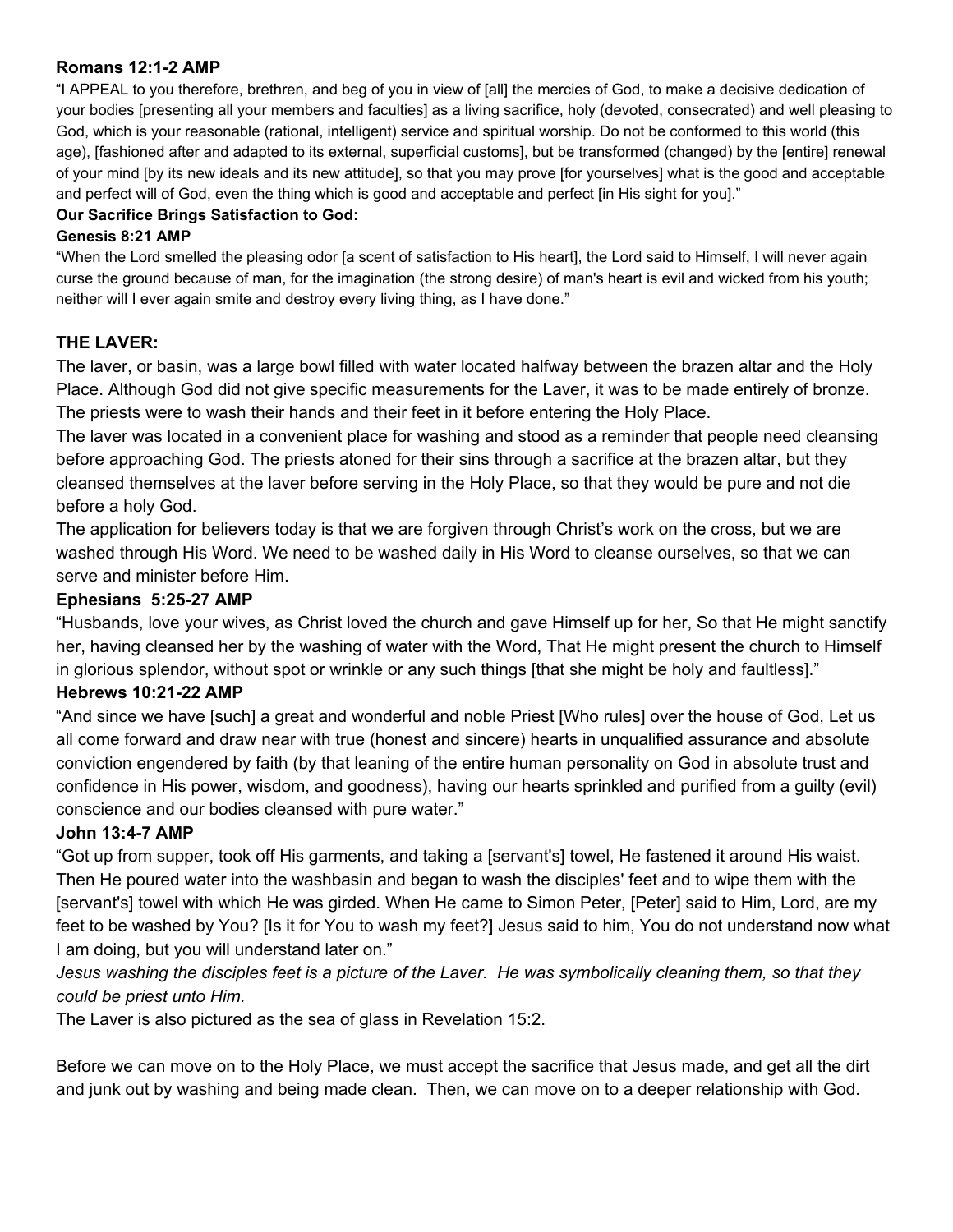# **We Are The Temple Part 3: Inner Court (Our Heart: Mind, Will, & Emotions) Pastor Kelly Word**

# **Exodus 25:8-9 AMP**

"Let them make Me a sanctuary, that I may dwell among them. [Heb. 8:1, 2; 10:1.] And you shall make it according to all that I show you, the pattern of the tabernacle or dwelling and the pattern of all the furniture of it."

## **1 Corinthians 6:19-20 AMP**

"Do you not know that your body is the temple (the very sanctuary) of the Holy Spirit Who lives within you, Whom you have received [as a Gift] from God? You are not your own, You were bought with a price [purchased with a preciousness and paid for, made His own]. So then, honor God and bring glory to Him in your body."

The Tabernacle is called the tent of meeting. It's where we meet God. Our heart is the place we worship God. It can also be a place we set up false idols. This is where we must make sure nothing is holding us back from fully serving Him and living for Him.

## **Our Soul (Greek Psyche)**

## **Genesis 2:7 KJV**

"And the Lord God formed man of the dust of the ground, and breathed into his nostrils the breath of life; and man became a living soul."

The soul consists of the mind (which includes the conscience), the will and the emotions. The soul and the spirit are tied together and make up what the Scriptures call the "heart." We must watch over our heart because that is the center of our emotions.

## **Proverbs 4:20-23 AMP**

"My son, attend to my words; consent and submit to my sayings. Let them not depart from your sight; keep them in the center of your heart. For they are life to those who find them, healing and health to all their flesh. Keep and guard your heart with all vigilance and above all that you guard, for out of it flow the springs of life."

# **1 Corinthians 2:14 AMP**

"But the natural, nonspiritual man does not accept or welcome or admit into his heart the gifts and teachings and revelations of the Spirit of God, for they are folly (meaningless nonsense) to him; and he is incapable of knowing them [of progressively recognizing, understanding, and becoming better acquainted with them] because they are spiritually discerned and estimated and appreciated."

## **Galatians 5:13-17 AMP**

"For you, brethren, were [indeed] called to freedom; only [do not let your] freedom be an incentive to your flesh and an opportunity or excuse [for selfishness], but through love you should serve one another. For the whole Law [concerning human relationships] is complied with in the one precept, You shall love your neighbor as [you do] yourself. [Lev. 19:18.] But if you bite and devour one another [in partisan strife], be careful that you [and your whole fellowship] are not consumed by one another. But I say, walk and live [habitually] in the [Holy] Spirit [responsive to and controlled and guided by the Spirit]; then you will certainly not gratify the cravings and desires of the flesh (of human nature without God). For the desires of the flesh are opposed to the [Holy] Spirit, and the [desires of the] Spirit are opposed to the flesh (godless human nature); for these are antagonistic to each other [continually withstanding and in conflict with each other], so that you are not free but are prevented from doing what you desire to do."

## **Luke 6:45-46 AMP**

"The upright (honorable, intrinsically good) man out of the good treasure [stored] in his heart produces what is upright (honorable and intrinsically good), and the evil man out of the evil storehouse brings forth that which is depraved (wicked and intrinsically evil); for out of the abundance (overflow) of the heart his mouth speaks. Why do you call Me, Lord, Lord, and do not [practice] what I tell you?"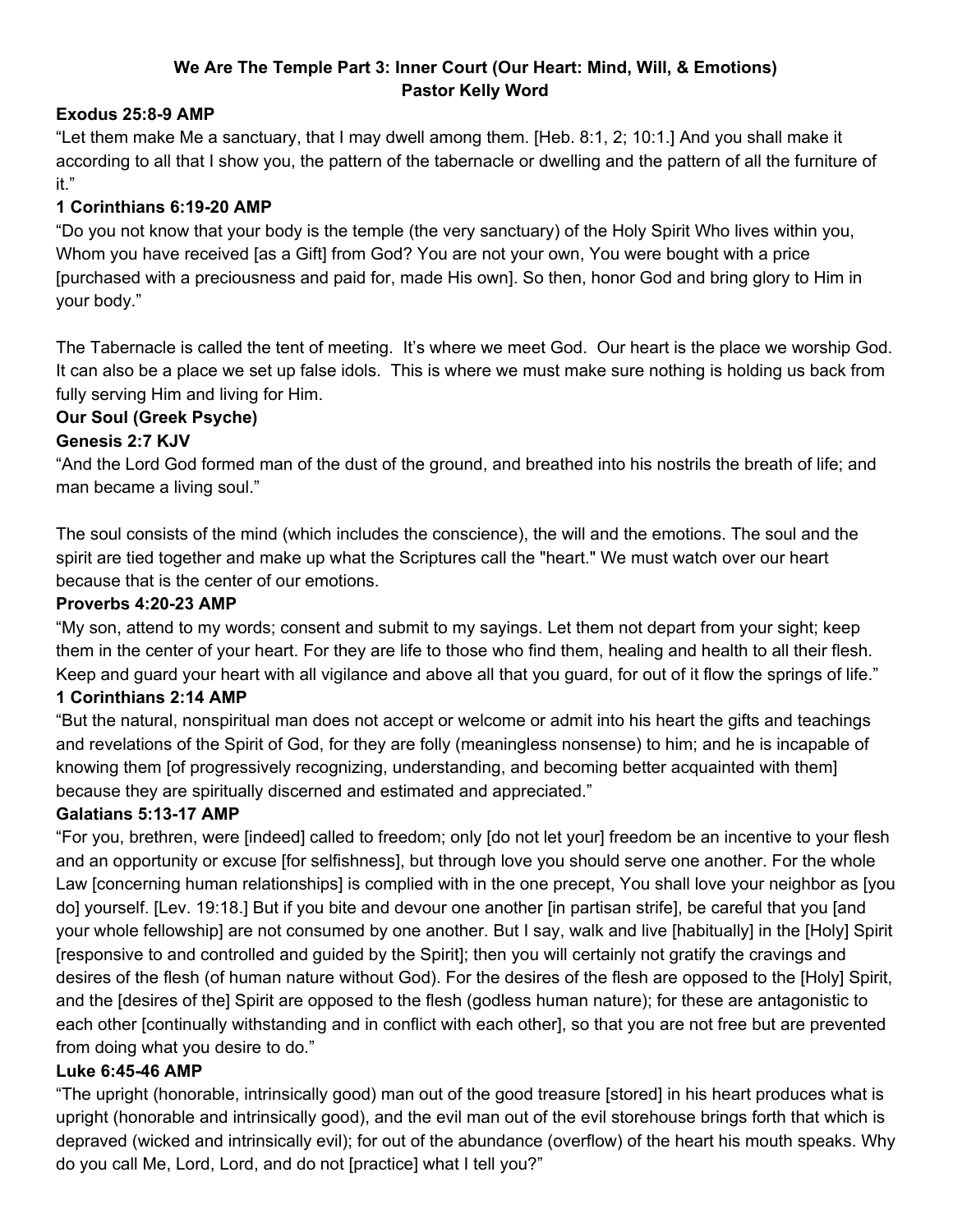#### **The Golden Lampstand (The Menorah):**

After washing their hands and feet at the laver, the priests could enter the Holy Place, which was the first room in the tent of the tabernacle. There were three pieces of furniture in the Holy Place: the menorah, the table of showbread and the golden altar of incense.

The menorah, also called the "golden lampstand" or "candlestick," stood at the left side of the Holy Place. It was hammered out of one piece of pure gold. Like for the laver, there were no specific instructions about the size of the menorah, but the fact that it was fashioned out of one piece of pure gold would have limited its size.

The lampstand had a central branch from which three branches extended from each side, forming a total of seven branches. Seven lamps holding olive oil and wicks stood on top of the branches. Each branch looked like that of an almond tree, containing buds, blossoms and flowers. The priests were instructed to keep the lamps burning continuously.

#### **Leviticus 24:1-4 AMP**

"AND THE Lord said to Moses, Command the Israelites that they bring to you pure oil from beaten olives for the light [of the golden lampstand] to cause a lamp to burn continually. Outside the veil of the Testimony [between the Holy and the Most Holy Places] in the Tent of Meeting, Aaron shall keep it in order from evening to morning before the Lord continually; it shall be a statute forever throughout your generations. He shall keep the lamps in order upon the lampstand of pure gold before the Lord continually. [Rev. 1:12-18.]"

The lampstand was the only source of light in the Holy Place, so without it, the priests would have been in the dark. The light shone upon the table of showbread and the altar of incense, enabling the priests to fellowship with God and intercede on behalf of God's people. Just as the lampstand was placed in God's dwelling place so that the priests could approach God, Jesus, the "true light that gives light to every man" (John 1:9) came into the world so that man could see God and not live in spiritual darkness anymore.

#### **John 8:12 AMP**

"Once more Jesus addressed the crowd. He said, I am the Light of the world. He who follows Me will not be walking in the dark, but will have the Light which is Life."

## **John 1:1-5 AMP**

"IN THE beginning [before all time] was the Word (Christ), and the Word was with God, and the Word was God Himself. [Isa. 9:6.] He was present originally with God. All things were made and came into existence through Him; and without Him was not even one thing made that has come into being. In Him was Life, and the Life was the Light of men. And the Light shines on in the darkness, for the darkness has never overpowered it [put it out or absorbed it or appropriated it, and is unreceptive to it]."

#### **John 12:46 AMP**

"I have come as a Light into the world, so that whoever believes in Me [whoever cleaves to and trusts in and relies on Me] may not continue to live in darkness."

## **Ephesians 5:8-9 AMP**

"For once you were darkness, but now you are light in the Lord; walk as children of Light [lead the lives of those native-born to the Light]. For the fruit (the effect, the product) of the Light or the Spirit [consists] in every form of kindly goodness, uprightness of heart, and trueness of life."

The oil in the lampstands represent the Holy Spirit. The Priests had instruments for trimming and refilling the lamps. They were to keep the lamp burning brightly continuously. We must always be trimming our lamps, filling the oil, and checking our heart to see if there's any hindrance in our lives.

#### **Acts 10:38 AMP**

"How God anointed and consecrated Jesus of Nazareth with the [Holy] Spirit and with strength and ability and power; how He went about doing good and, in particular, curing all who were harassed and oppressed by [the power of] the devil, for God was with Him."

**Isaiah 61:1-3 AMP**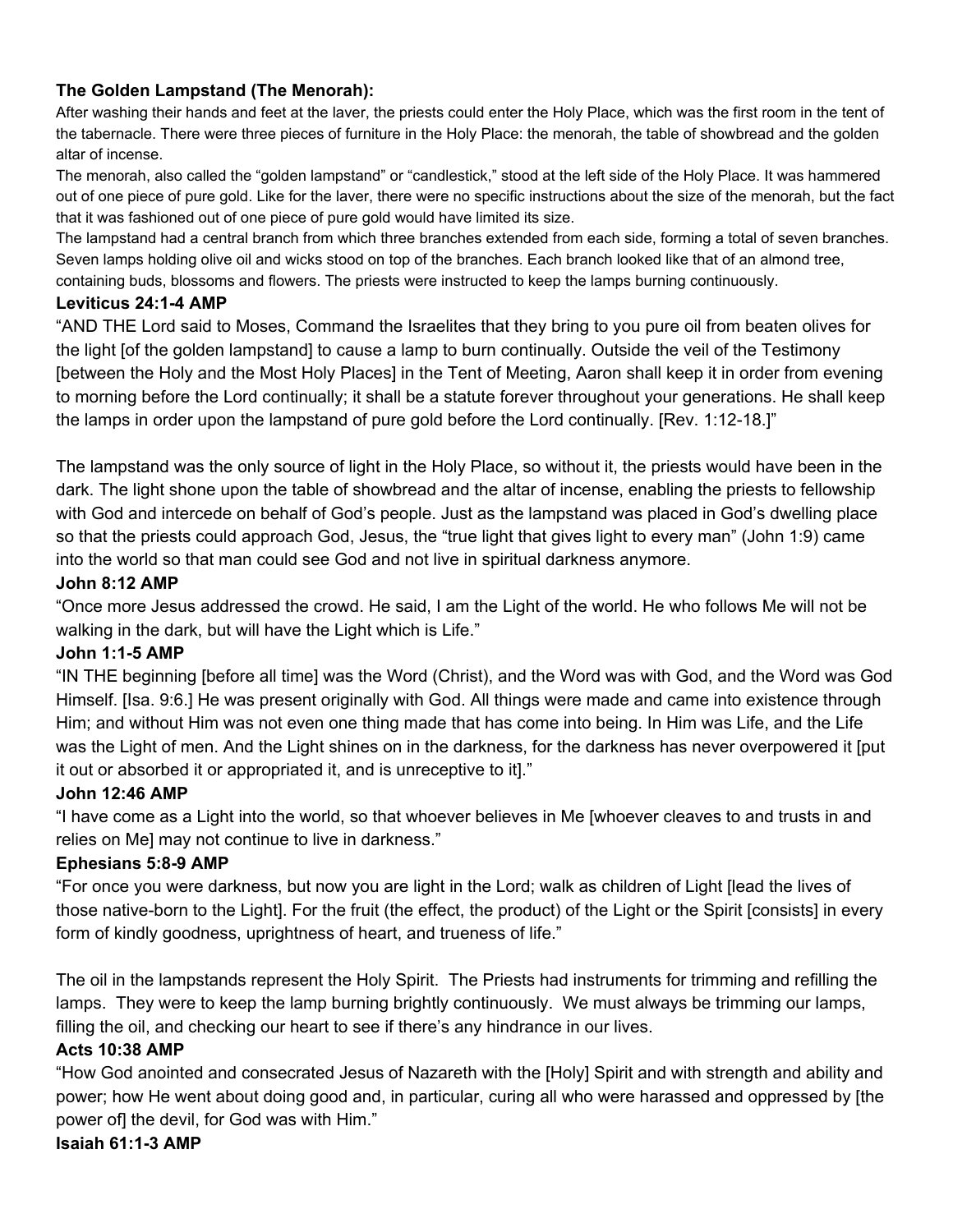"THE SPIRIT of the Lord God is upon me, because the Lord has anointed and qualified me to preach the Gospel of good tidings to the meek, the poor, and afflicted; He has sent me to bind up and heal the brokenhearted, to proclaim liberty to the [physical and spiritual] captives and the opening of the prison and of the eyes to those who are bound, [Rom. 10:15.] To proclaim the acceptable year of the Lord [the year of His favor] and the day of vengeance of our God, to comfort all who mourn, [Matt. 11:2-6; Luke 4:18, 19; 7:22.] To grant [consolation and joy] to those who mourn in Zion–to give them an ornament (a garland or diadem) of beauty instead of ashes, the oil of joy instead of mourning, the garment [expressive] of praise instead of a heavy, burdened, and failing spirit–that they may be called oaks of righteousness [lofty, strong, and magnificent, distinguished for uprightness, justice, and right standing with God], the planting of the Lord, that He may be glorified."

## **Matthew 25:1-13 AMP**

"THEN THE kingdom of heaven shall be likened to ten virgins who took their lamps and went to meet the bridegroom. Five of them were foolish (thoughtless, without forethought) and five were wise (sensible, intelligent, and prudent). For when the foolish took their lamps, they did not take any [extra] oil with them; But the wise took flasks of oil along with them [also] with their lamps. While the bridegroom lingered and was slow in coming, they all began nodding their heads, and they fell asleep. But at midnight there was a shout, Behold, the bridegroom! Go out to meet him! Then all those virgins got up and put their own lamps in order. And the foolish said to the wise, Give us some of your oil, for our lamps are going out. But the wise replied, There will not be enough for us and for you; go instead to the dealers and buy for yourselves. But while they were going away to buy, the bridegroom came, and those who were prepared went in with him to the marriage feast; and the door was shut. Later the other virgins also came and said, Lord, Lord, open [the door] to us! But He replied, I solemnly declare to you, I do not know you [I am not acquainted with you]. Watch therefore [give strict attention and be cautious and active], for you know neither the day nor the hour when the Son of Man will come."

## **Psalm 119:105 AMP**

"Your word is a lamp to my feet and a light to my path. [Prov. 6:23.]"

## **The Table of Showbread:**

The table of showbread was a small table made of acacia wood and overlaid with pure gold. It measured 3 feet by 1.5 feet and was 2 feet, 3 inches high. It stood on the right side of the Holy Place across from the lampstand and held 12 loaves of bread, representing the 12 tribes of Israel. The priests baked the bread with fine flour and it remained on the table before the Lord for a week; every Sabbath day the priests would remove it and eat it in the Holy Place, then put fresh bread on the table. Only priests could eat the bread, and it could only be eaten in the Holy Place, because it was holy.

#### **Exodus 25:30 AMP**

"And you shall set the showbread (the bread of the Presence) on the table before Me always. [John 6:58.]"

"Showbread" also was called "bread of the presence" because it was to be always in the Lord's presence. The table and the bread were a picture of God's willingness to fellowship and communion (literally speaking, sharing something in common) with man. It was like an invitation to share a meal, an extension of friendship. Eating together often is an act of fellowship. God was willing for man to enter into His presence to fellowship with Him, and this invitation was always open.

#### **Leviticus 24:5-9 AMP**

"And you shall take fine flour and bake twelve cakes with it; two-tenths of an ephah shall be in each cake [of the showbread or bread of the Presence]. And you shall set them in two rows, six in a row, upon the table of pure gold before the Lord. You shall put pure frankincense [in a bowl or spoon] beside each row, that it may be with the bread as a memorial portion, an offering to be made by fire to the Lord. Every Sabbath day Aaron shall set the showbread in order before the Lord continually; it is on behalf of the Israelites, an everlasting covenant.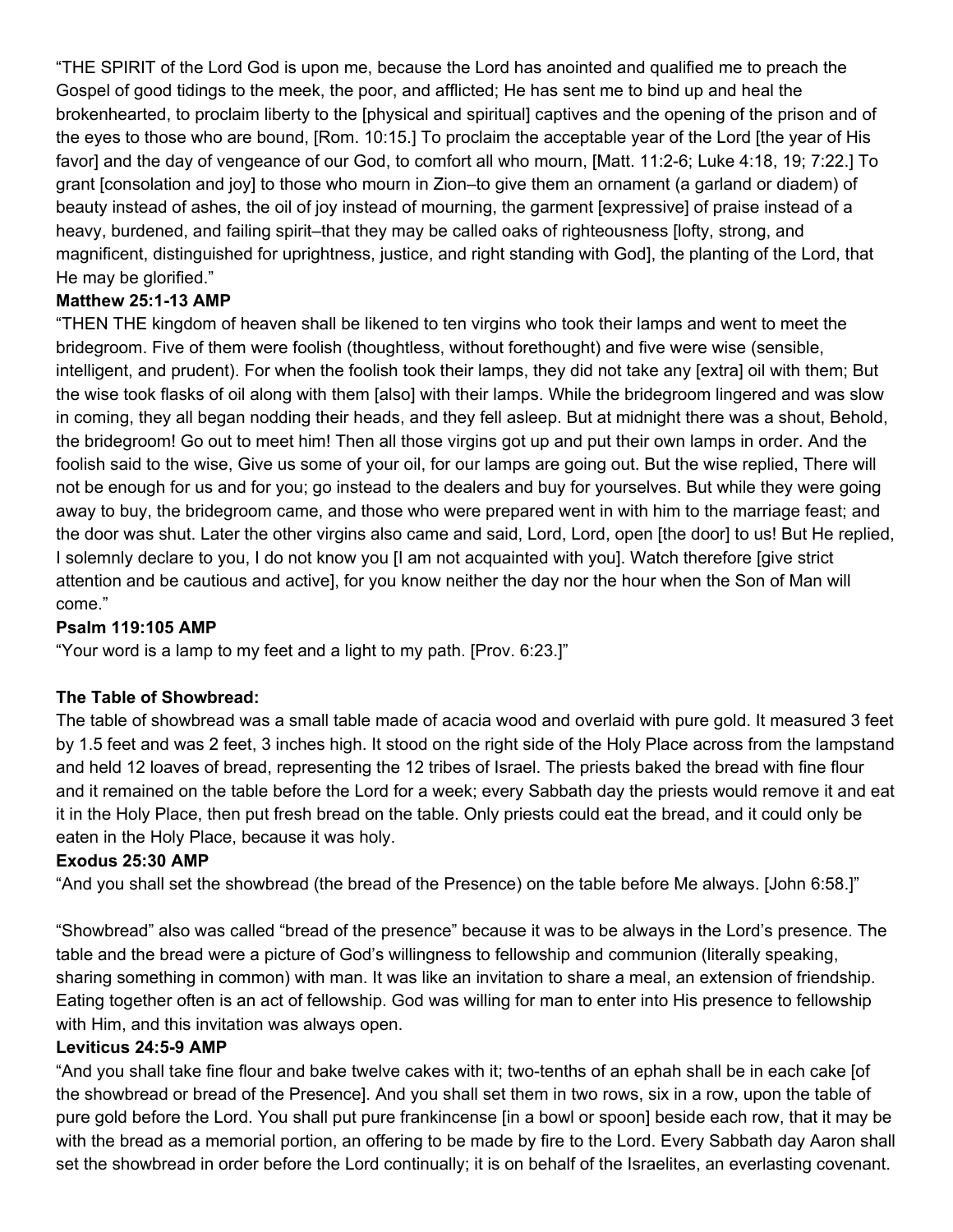And the bread shall be for Aaron and his sons, and they shall eat it in a sacred place, for it is for [Aaron] a most holy portion of the offerings to the Lord made by fire, a perpetual due [to the high priest]."

The bread was for the priest to eat during fellowship and communion with God. We have been made priests to conduct worship.

## **1 Peter 2:5 AMP**

"[Come] and, like living stones, be yourselves built [into] a spiritual house, for a holy (dedicated, consecrated) priesthood, to offer up [those] spiritual sacrifices [that are] acceptable and pleasing to God through Jesus Christ."

#### **Revelation 1:6 AMP**

"And formed us into a kingdom (a royal race), priests to His God and Father–to Him be the glory and the power and the majesty and the dominion throughout the ages and forever and ever. Amen (so be it). [Exod. 19:6; Isa. 61:6.]"

Jesus came to call sinners to Him, make them right with God, so that they could enjoy everlasting fellowship with God.

The Bread also represents The Word. Jesus is the Word and is called the Bread of Life. We must have Jesus in our hearts. Only he can truly satisfy our hunger and fill us up.

## **Psalm 119:101-103 AMP**

"I have restrained my feet from every evil way, that I might keep Your word [hearing, receiving, loving, and obeying it]. [Prov. 1:15.] I have not turned aside from Your ordinances, for You Yourself have taught me. How sweet are Your words to my taste, sweeter than honey to my mouth! [Ps. 19:10; Prov. 8:11.]"

#### **John 6:32-35 AMP**

"Jesus then said to them, I assure you, most solemnly I tell you, Moses did not give you the Bread from heaven [what Moses gave you was not the Bread from heaven], but it is My Father Who gives you the true heavenly Bread. For the Bread of God is He Who comes down out of heaven and gives life to the world. Then they said to Him, Lord, give us this bread always (all the time)! Jesus replied, I am the Bread of Life. He who comes to Me will never be hungry, and he who believes in and cleaves to and trusts in and relies on Me will never thirst any more (at any time)."

## **John 6:47-58 AMP**

"I assure you, most solemnly I tell you, he who believes in Me [who adheres to, trusts in, relies on, and has faith in Me] has (now possesses) eternal life. I am the Bread of Life [that gives life–the Living Bread]. Your forefathers ate the manna in the wilderness, and [yet] they died. [But] this is the Bread that comes down from heaven, so that [any]one may eat of it and never die. I [Myself] am this Living Bread that came down from heaven. If anyone eats of this Bread, he will live forever; and also the Bread that I shall give for the life of the world is My flesh (body). Then the Jews angrily contended with one another, saying, How is He able to give us His flesh to eat? And Jesus said to them, I assure you, most solemnly I tell you, you cannot have any life in you unless you eat the flesh of the Son of Man and drink His blood [unless you appropriate His life and the saving merit of His blood]. He who feeds on My flesh and drinks My blood has (possesses now) eternal life, and I will raise him up [from the dead] on the last day. For My flesh is true and genuine food, and My blood is true and genuine drink. He who feeds on My flesh and drinks My blood dwells continually in Me, and I [in like manner dwell continually] in him. Just as the living Father sent Me and I live by (through, because of) the Father, even so whoever continues to feed on Me [whoever takes Me for his food and is nourished by Me] shall [in his turn] live through and because of Me. This is the Bread that came down from heaven. It is not like the manna which our forefathers ate, and yet died; he who takes this Bread for his food shall live forever."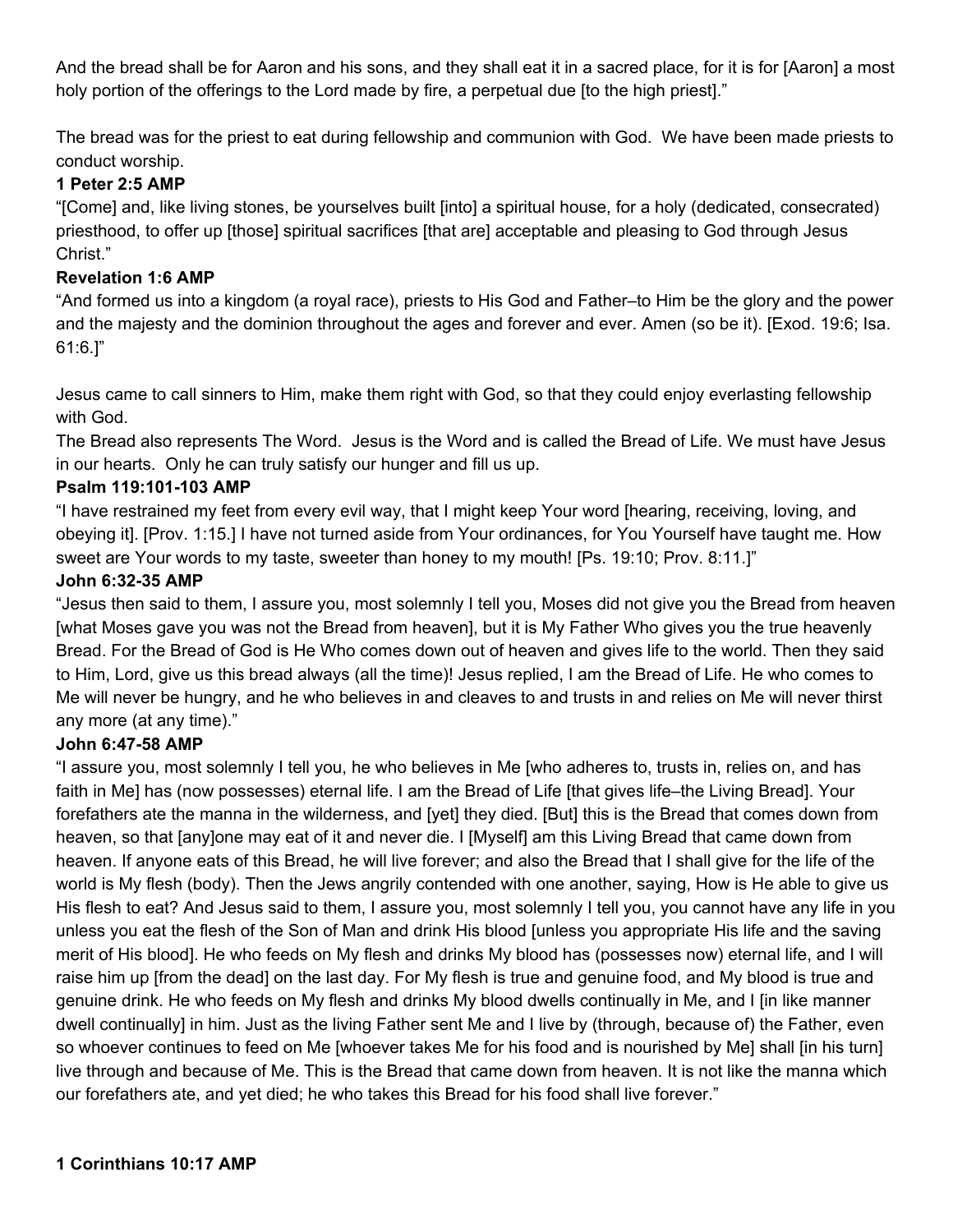"For we [no matter how] numerous we are, are one body, because we all partake of the one Bread [the One Whom the communion bread represents]."

It is interesting to note that the Showbread is unleavened bread. Yeast often represents sin - missing the mark - and impurities in our lives.

## **1 Corinthians 5:6-8 AMP**

"[About the condition of your church] your boasting is not good [indeed, it is most unseemly and entirely out of place]. Do you not know that [just] a little leaven will ferment the whole lump [of dough]? Purge (clean out) the old leaven that you may be fresh (new) dough, still uncontaminated [as you are], for Christ, our Passover [Lamb], has been sacrificed. Therefore, let us keep the feast, not with old leaven, nor with leaven of vice and malice and wickedness, but with the unleavened [bread] of purity (nobility, honor) and sincerity and [unadulterated] truth. [Exod. 12:19; 13:7; Deut. 16:3.]"

## **Romans 12:2 AMP**

"Do not be conformed to this world (this age), [fashioned after and adapted to its external, superficial customs], but be transformed (changed) by the [entire] renewal of your mind [by its new ideals and its new attitude], so that you may prove [for yourselves] what is the good and acceptable and perfect will of God, even the thing which is good and acceptable and perfect [in His sight for you]."

## **John 15:19 AMp**

"If you belonged to the world, the world would treat you with affection and would love you as its own. But because you are not of the world [no longer one with it], but I have chosen (selected) you out of the world, the world hates (detests) you."

#### **Romans 13:14 AMP**

"But clothe yourself with the Lord Jesus Christ (the Messiah), and make no provision for [indulging] the flesh [put a stop to thinking about the evil cravings of your physical nature] to [gratify its] desires (lusts)."

#### **2 Corinthians 6:14-18 AMP**

"Do not be unequally yoked with unbelievers [do not make mismated alliances with them or come under a different yoke with them, inconsistent with your faith]. For what partnership have right living and right standing with God with iniquity and lawlessness? Or how can light have fellowship with darkness? What harmony can there be between Christ and Belial [the devil]? Or what has a believer in common with an unbeliever? What agreement [can there be between] a temple of God and idols? For we are the temple of the living God; even as God said, I will dwell in and with and among them and will walk in and with and among them, and I will be their God, and they shall be My people. [Exod. 25:8; 29:45; Lev. 26:12; Jer. 31:1; Ezek. 37:27.] So, come out from among [unbelievers], and separate (sever) yourselves from them, says the Lord, and touch not [any] unclean thing; then I will receive you kindly and treat you with favor, [Isa. 52:11.] And I will be a Father to you, and you shall be My sons and daughters, says the Lord Almighty. [Isa. 43:6; Hos. 1:10.]"

## **2 Corinthians 1:7 AMP**

"THEREFORE, SINCE these [great] promises are ours, beloved, let us cleanse ourselves from everything that contaminates and defiles body and spirit, and bring [our] consecration to completeness in the [reverential] fear of God."

## **Revelation 3:20 AMP**

"Behold, I stand at the door and knock; if anyone hears and listens to and heeds My voice and opens the door, I will come in to him and will eat with him, and he [will eat] with Me."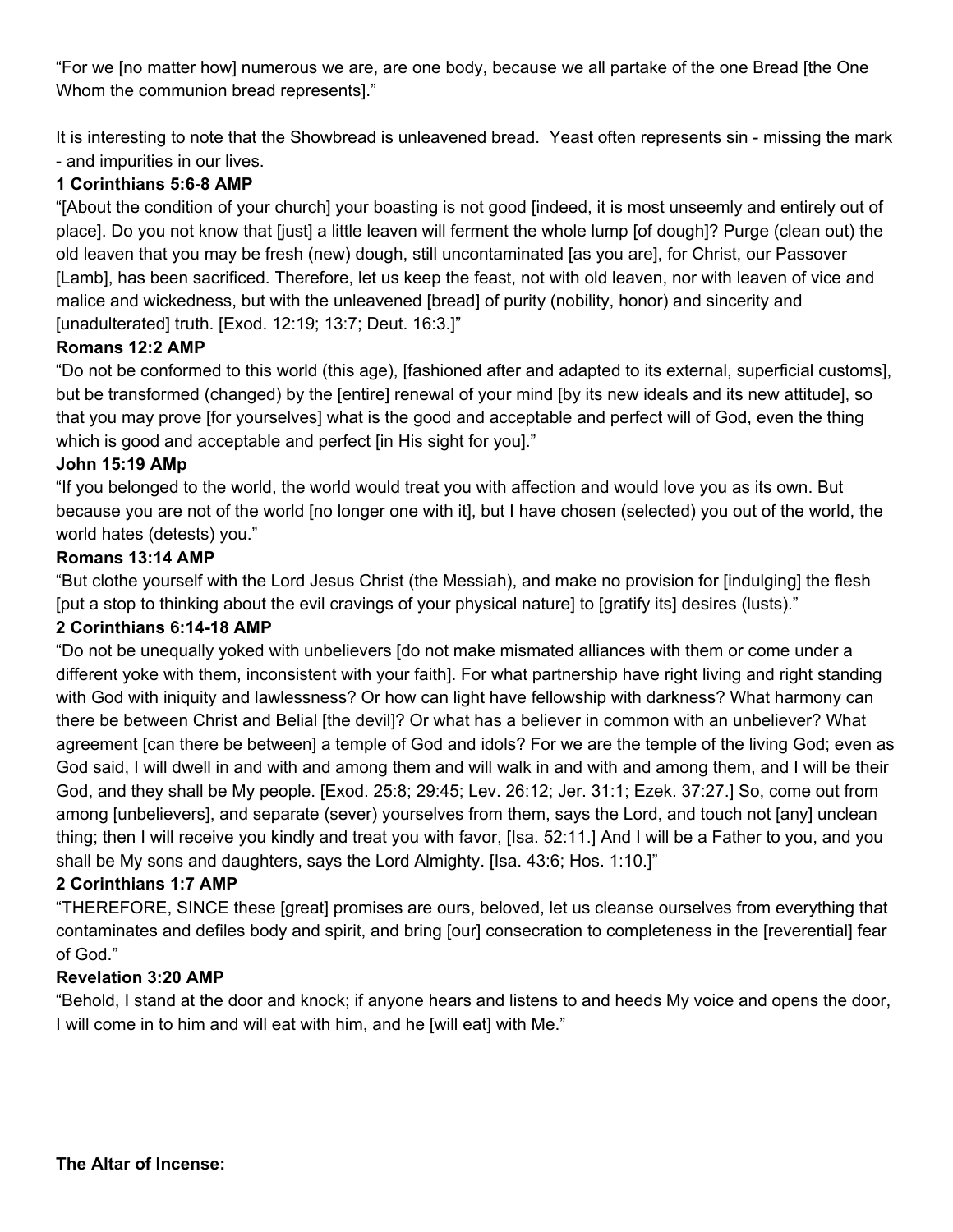The golden altar of incense, which is not to be confused with the brazen altar, sat in front of the curtain that separated the Holy Place from the Holy of Holies. This altar was smaller than the brazen altar. It was a square with each side measuring 1.5 feet and was 3 feet high. It was made of acacia wood and overlaid with pure gold. Four horns protruded from the four corners of the altar.

God commanded the priests to burn incense on the golden altar every morning and evening, the same time that the daily burnt offerings were made. The incense was to be left burning continually throughout the day and night as a pleasing aroma to the Lord. It was made of an equal part of four precious spices (stacte, onycha, galbanum and frankincense) and was considered holy. God commanded the Israelites not to use the same formula outside the tabernacle to make perfume for their own consumption; otherwise, they were to be cut off from their people (Exodus 30:34-38).

The incense was a symbol of the prayers and intercession of the people going up to God as a sweet fragrance. God wanted His dwelling to be a place where people could approach Him and pray to Him.

## **Isaiah 56:7 AMP**

"All these I will bring to My holy mountain and make them joyful in My house of prayer. Their burnt offerings and their sacrifices will be accepted on My altar; for My house will be called a house of prayer for all peoples." **Psalm 141:2-3 AMP**

"Let my prayer be set forth as incense before You, the lifting up of my hands as the evening sacrifice. [I Tim. 2:8; Rev. 8:3, 4.] Set a guard, O Lord, before my mouth; keep watch at the door of my lips."

## **Revelation 8:3-4 AMP**

"And another angel came and stood over the altar. He had a golden censer, and he was given very much incense (fragrant spices and gums which exhale perfume when burned), that he might mingle it with the prayers of all the people of God (the saints) upon the golden altar before the throne. [Ps. 141:2.] And the smoke of the incense (the perfume) arose in the presence of God, with the prayers of the people of God (the saints), from the hand of the angel."

The golden altar is also a representation of Christ, who is our intercessor before God the Father. During His days on earth, Jesus prayed for the believers. He was like the high priest of the tabernacle, who bore the names of each of the Israelite tribes on his breastplate before God. Just before He was betrayed and sentenced to death, Jesus interceded for His disciples and all believers, asking God to guard them from evil and sanctify them by His Word, and that they may see God's glory and be a witness to the world (John 17:1-26). Today, Jesus still is our high priest at the Father's side, interceding for God's people:

## **Romans 8:34 AMP**

"Who is there to condemn [us]? Will Christ Jesus (the Messiah), Who died, or rather Who was raised from the dead, Who is at the right hand of God actually pleading as He intercedes for us?"

In the time of the Tabernacle, the priest operated in the authority of the high priest. During Moses day, it was Aaron. The other priest and people couldn't do anything outside of Aaron's blessing. The high priest had to be born into the role (descendant of Aaron), and if the high priest was unclean or had problems, the whole nation was unclean and had problems.

Now, since Jesus came, He is our high priest! We as priests now operate under His authority.

# **Hebrews 4:14-16 AMP**

"Inasmuch then as we have a great High Priest Who has [already] ascended and passed through the heavens, Jesus the Son of God, let us hold fast our confession [of faith in Him]. For we do not have a High Priest Who is unable to understand and sympathize and have a shared feeling with our weaknesses and infirmities and liability to the assaults of temptation, but One Who has been tempted in every respect as we are, yet without sinning. Let us then fearlessly and confidently and boldly draw near to the throne of grace (the throne of God's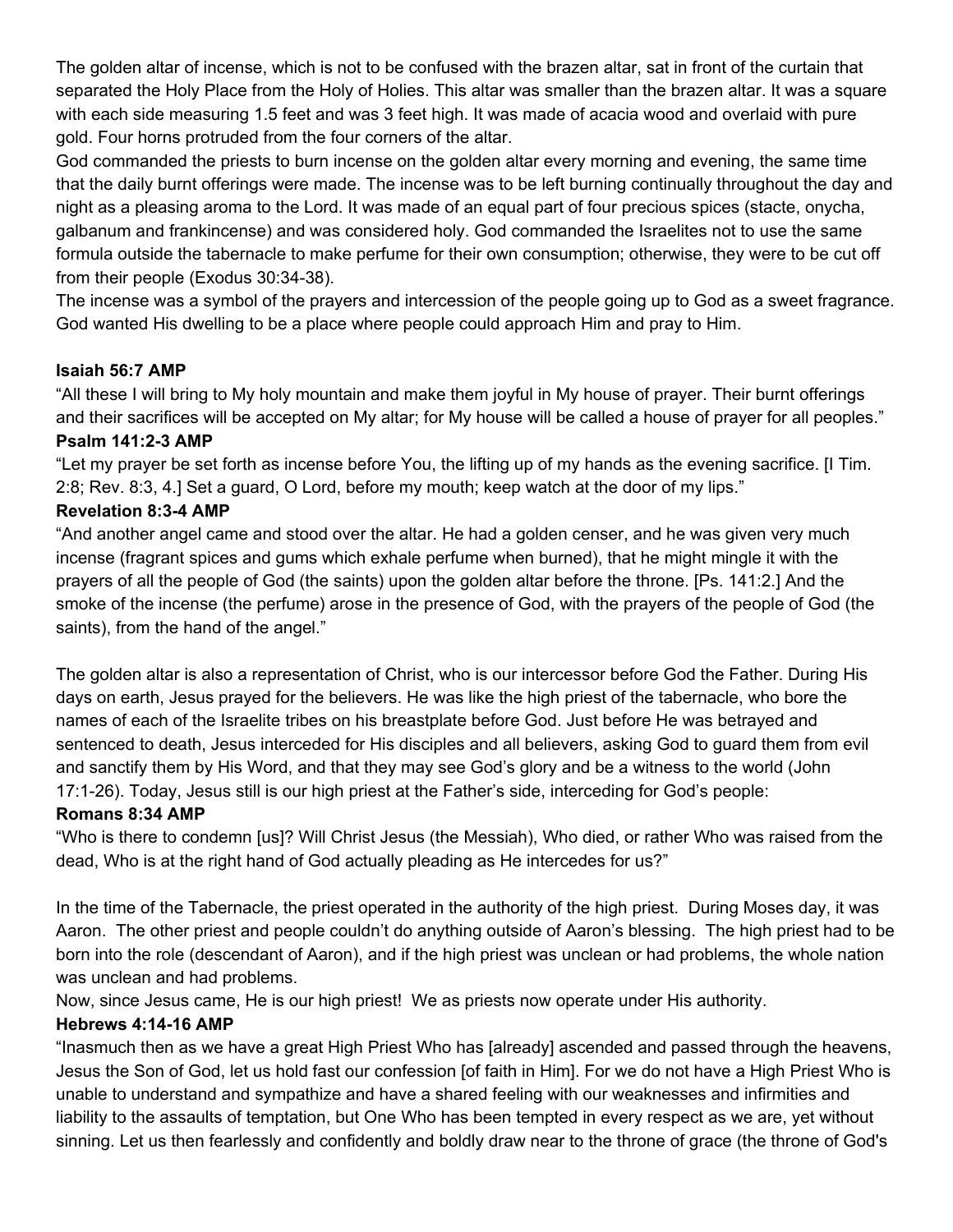unmerited favor to us sinners), that we may receive mercy [for our failures] and find grace to help in good time for every need [appropriate help and well-timed help, coming just when we need it]."

# **2 Timothy 2:5 AMP**

"For there [is only] one God, and [only] one Mediator between God and men, the Man Christ Jesus,"

Since we have been forgiven of our sins through the blood of Christ, we also come boldly in prayer in Jesus' name. When we pray in Jesus' name, we are praying based on the work He has done and not on our own merit. It is in His powerful name that we are saved and baptized, and in His name we live, speak and act. We pray "in the Name of Jesus" because we operate under His authority as our high priest.

#### **John 14:13-14 AMP**

"And I will do [I Myself will grant] whatever you ask in My Name [as presenting all that I AM], so that the Father may be glorified and extolled in (through) the Son. [Exod. 3:14.] [Yes] I will grant [I Myself will do for you] whatever you shall ask in My Name [as presenting all that I AM]."

## **John 15:16 AMP**

"You have not chosen Me, but I have chosen you and I have appointed you [I have planted you], that you might go and bear fruit and keep on bearing, and that your fruit may be lasting [that it may remain, abide], so that whatever you ask the Father in My Name [as presenting all that I AM], He may give it to you."

The horns of the golden altar were sprinkled with blood from the animal sacrifice to cleanse and purify it from the sins of the Israelites (Leviticus 4:7, 16:18). Just as the horns on the brazen altar represent the power of Christ's blood to forgive sins, the horns on golden altar signify the power of His blood in prayer as we confess our sins and ask for His forgiveness.

#### **James 5:13-16 AMP**

"Is anyone among you afflicted (ill-treated, suffering evil)? He should pray. Is anyone glad at heart? He should sing praise [to God]. Is anyone among you sick? He should call in the church elders (the spiritual guides). And they should pray over him, anointing him with oil in the Lord's name. And the prayer [that is] of faith will save him who is sick, and the Lord will restore him; and if he has committed sins, he will be forgiven. Confess to one another therefore your faults (your slips, your false steps, your offenses, your sins) and pray [also] for one another, that you may be healed and restored [to a spiritual tone of mind and heart]. The earnest (heartfelt, continued) prayer of a righteous man makes tremendous power available [dynamic in its working]."

## **1 John 3:22 AMP**

"And we receive from Him whatever we ask, because we [watchfully] obey His orders [observe His suggestions and injunctions, follow His plan for us] and [habitually] practice what is pleasing to Him."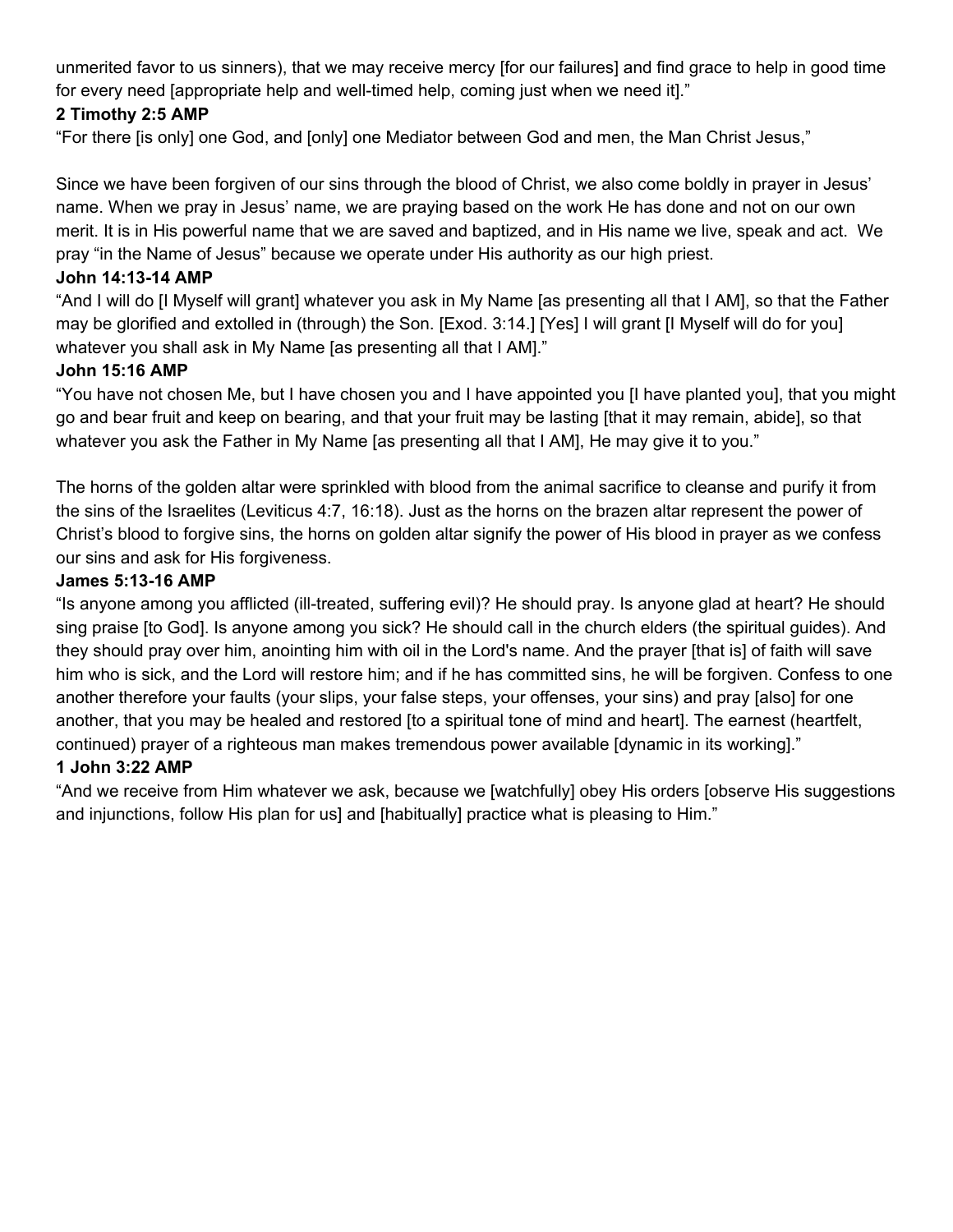## **We Are The Temple Part 4: The Holy of Holies Pastor Kelly Word**

## **Exodus 25:8-9 AMP**

"Let them make Me a sanctuary, that I may dwell among them. [Heb. 8:1, 2; 10:1.] And you shall make it according to all that I show you, the pattern of the tabernacle or dwelling and the pattern of all the furniture of it."

## **1 Corinthians 6:19-20 AMP**

"Do you not know that your body is the temple (the very sanctuary) of the Holy Spirit Who lives within you, Whom you have received [as a Gift] from God? You are not your own, You were bought with a price [purchased with a preciousness and paid for, made His own]. So then, honor God and bring glory to Him in your body."

The Tabernacle is called the tent of meeting. It's where we meet God. Our heart is the place we worship God. It can also be a place we set up false idols. This is where we must make sure nothing is holding us back from fully serving Him and living for Him.

## **The Spirit**

## **Numbers 16:22 KJV**

"And they fell upon their faces, and said, O God, the God of the spirits of all flesh, shall one man sin, and wilt thou be wroth with all the congregation?"

This verse names God as the God of the spirits that are possessed by all humanity. Notice also that it mentions the flesh (body) of all mankind, connecting it with the spirit.

## **Hebrews 4:12 AMP**

"For the Word that God speaks is alive and full of power [making it active, operative, energizing, and effective]; it is sharper than any two-edged sword, penetrating to the dividing line of the breath of life (soul) and [the immortal] spirit, and of joints and marrow [of the deepest parts of our nature], exposing and sifting and analyzing and judging the very thoughts and purposes of the heart."

We see in this passage of Scripture that the soul and spirit can be divided -- and that it is the Word of God that pierces our heart to bring the division of soul and spirit, something that only God can do.

## **Psalm 139:13-14 AMP**

"For You did form my inward parts; You did knit me together in my mother's womb. I will confess and praise You for You are fearful and wonderful and for the awful wonder of my birth! Wonderful are Your works, and that my inner self knows right well."

# **Holy of Holies**

# **The Veil:**

Separating the holy place from the most holy place was a veil. When Jesus was crucified the veil in the temple was torn in two. This symbolized that we could now have a restored relationship with our God. Now we have access to the heart of God and He has access to our heart. It could be that the veil in man's heart came about when Adam sinned, causing a separation between God and man; and soul and spirit.

## **Exodus 26:31-33 AMP**

"And make a veil of blue, purple, and scarlet [stuff] and fine twined linen, skillfully worked with cherubim on it. You shall hang it on four pillars of acacia wood overlaid with gold, with gold hooks, on four sockets of silver. And you shall hang the veil from the clasps and bring the ark of the Testimony into place within the veil; and the veil shall separate for you the Holy Place from the Most Holy Place."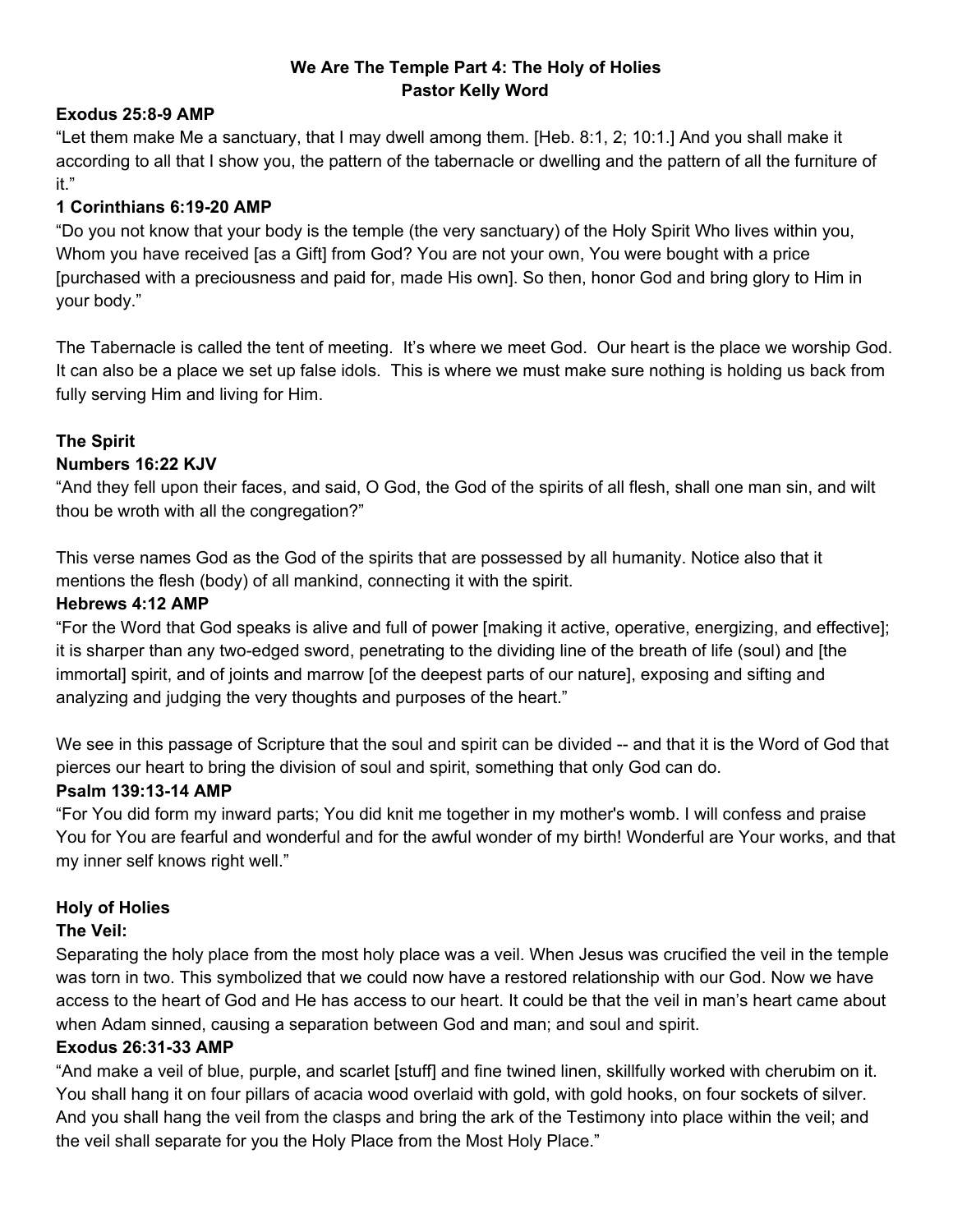The word "veil" in Hebrew means a screen, divider or separator that hides. What was this curtain hiding? Essentially, it was shielding a holy God from sinful man. Whoever entered into the Holy of Holies was entering the very presence of God. In fact, anyone except the high priest who entered the Holy of Holies would die. Even the high priest, God's chosen mediator with His people, could only pass through the veil and enter this sacred dwelling once a year, on a prescribed day called the Day of Atonement.

The picture of the veil was that of a barrier between man and God, showing man that the holiness of God could not be trifled with. God's eyes are too pure to look on evil and He can tolerate no sin (Habakkuk 1:13). The veil was a barrier to make sure that man could not carelessly and irreverently enter into God's awesome presence. Even as the high priest entered the Holy of Holies on the Day of Atonement, he had to make some meticulous preparations: He had to wash himself, put on special clothing, bring burning incense to let the smoke cover his eyes from a direct view of God, and bring blood with him to make atonement for sins.

## **Hebrews 9:7 AMP**

"But into the second [division of the tabernacle] none but the high priest goes, and he only once a year, and never without taking a sacrifice of blood with him, which he offers for himself and for the errors and sins of ignorance and thoughtlessness which the people have committed. [Lev. 16:15.]"

So the presence of God remained shielded from man behind a thick curtain during the history of Israel. However, Jesus' sacrificial death on the cross changed that. When He died, the curtain in the Jerusalem temple was torn in half, from the top to the bottom. Only God could have carried out such an incredible feat because the veil was too high for human hands to have reached it, and too thick to have torn it. It was torn from top down, meaning this act must have come from above.

#### **Matthew 27:50-15 AMP**

"And Jesus cried again with a loud voice and gave up His spirit. And at once the curtain of the sanctuary of the temple was torn in two from top to bottom; the earth shook and the rocks were split. [Exod. 26:31-35.]"

As the veil was torn, the Holy of Holies was exposed. God's presence was now accessible to all. Shocking as this may have been to the priests ministering in the temple that day, it is indeed good news to us as believers, because we know that Jesus' death has atoned for our sins and made us right before God. The torn veil illustrated Jesus' body broken for us, opening the way for us to come to God. As Jesus cried out "It is finished!" on the cross, He was indeed proclaiming that God's redemptive plan was now complete. The age of animal offerings was over. The ultimate offering had been sacrificed.

## **Hebrews 6:17-20 AMP**

"Accordingly God also, in His desire to show more convincingly and beyond doubt to those who were to inherit the promise the unchangeableness of His purpose and plan, intervened (mediated) with an oath. This was so that, by two unchangeable things [His promise and His oath] in which it is impossible for God ever to prove false or deceive us, we who have fled [to Him] for refuge might have mighty indwelling strength and strong encouragement to grasp and hold fast the hope appointed for us and set before [us]. [Now] we have this [hope] as a sure and steadfast anchor of the soul [it cannot slip and it cannot break down under whoever steps out upon it–a hope] that reaches farther and enters into [the very certainty of the Presence] within the veil, [Lev. 16:2.] Where Jesus has entered in for us [in advance], a Forerunner having become a High Priest forever after the order (with the rank) of Melchizedek. [Ps. 110:4.]"

## **Hebrews 10:19-23 AMP**

"Therefore, brethren, since we have full freedom and confidence to enter into the [Holy of] Holies [by the power and virtue] in the blood of Jesus, By this fresh (new) and living way which He initiated and dedicated and opened for us through the separating curtain (veil of the Holy of Holies), that is, through His flesh, And since we have [such] a great and wonderful and noble Priest [Who rules] over the house of God, Let us all come forward and draw near with true (honest and sincere) hearts in unqualified assurance and absolute conviction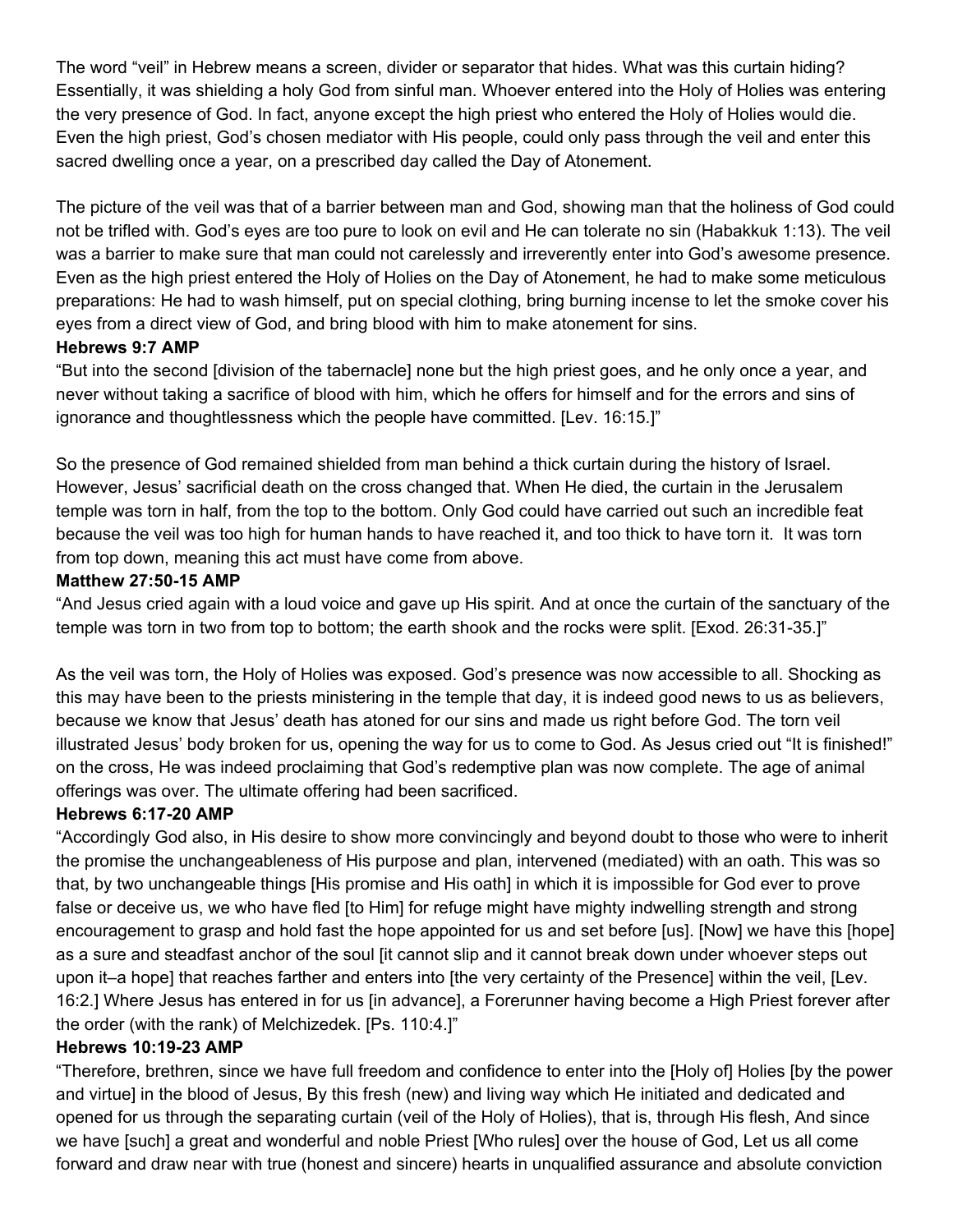engendered by faith (by that leaning of the entire human personality on God in absolute trust and confidence in His power, wisdom, and goodness), having our hearts sprinkled and purified from a guilty (evil) conscience and our bodies cleansed with pure water. So let us seize and hold fast and retain without wavering the hope we cherish and confess and our acknowledgement of it, for He Who promised is reliable (sure) and faithful to His word."

The Holy of Holies is a representation of heaven itself, God's dwelling place, which we have access now through Christ. In Revelations, John's vision of heaven — the New Jerusalem — also was a perfect square, just as the Holy of Holies was (Revelation 21:16).

## **The Ark of the Covenant & Mercy Seat**

Within the Holy of Holies, shielded from the eye of the common man, was one piece of furniture comprising two parts: the Ark of the Covenant and the atonement cover (or "mercy seat") on top of it. The ark was a chest made of acacia wood, overlaid with pure gold inside and out. It was 3 feet, 9 inches long and 2 feet, 3 inches wide and high. God commanded Moses to put in the ark three items: a golden pot of manna, Aaron's staff that had budded, and the two stone tablets on which the Ten Commandments were written.

The atonement cover was the lid for the ark. On top of it stood two cherubim (angels) at the two ends, facing each other. The cherubim, symbols of God's divine presence and power, were facing downward toward the ark with outstretched wings that covered the atonement cover. The whole structure was beaten out of one piece of pure gold. The atonement cover was God's dwelling place in the tabernacle. It was His throne, flanked by angels.

## **Exodus 25:22 AMP**

"There I will meet with you and, from above the mercy seat, from between the two cherubim that are upon the ark of the Testimony, I will speak intimately with you of all which I will give you in commandment to the Israelites."

## **Leviticus 16:2-4 AMP**

"The Lord said to Moses, Tell Aaron your brother he must not come at all times into the Holy of Holies within the veil before the mercy seat upon the ark, lest he die; for I will appear in the cloud on the mercy seat. [Heb. 9:7-15, 25-28.] But Aaron shall come into the holy enclosure in this way: with a young bull for a sin offering and a ram for a burnt offering. He shall put on the holy linen undergarment, and he shall have the linen breeches upon his body, and be girded with the linen girdle or sash, and with the linen turban or miter shall he be attired; these are the holy garments; he shall bathe his body in water and then put them on."

## Other Scriptures About the Ark:

## **2 Samuel 6:1-8 AMP**

"AGAIN DAVID gathered together all the chosen men of Israel, 30,000. And [he] arose and went with all the people who were with him to Baale-judah [Kiriath-jearim] to bring up from there the ark of God, which is called by the name of the Lord of hosts, Who sits enthroned above the cherubim. And they set the ark of God upon a new cart and brought it out of the house of Abinadab, which was on the hill; and Uzzah and Ahio, sons of Abinadab, drove the new cart. And they brought it out of the house of Abinadab, which was on the hill, with the ark of God; and Ahio went before the ark. And David and all the house of Israel played before the Lord with all their might, with songs, lyres, harps, tambourines, castanets, and cymbals. And when they came to Nacon's threshing floor, Uzzah put out his hand to the ark of God and took hold of it, for the oxen stumbled and shook it. And the anger of the Lord was kindled against Uzzah; and God smote him there for touching the ark, and he died there by the ark of God. David was grieved and offended because the Lord had broken forth upon Uzzah, and that place is called Perez-uzzah [the breaking forth upon Uzzah] to this day."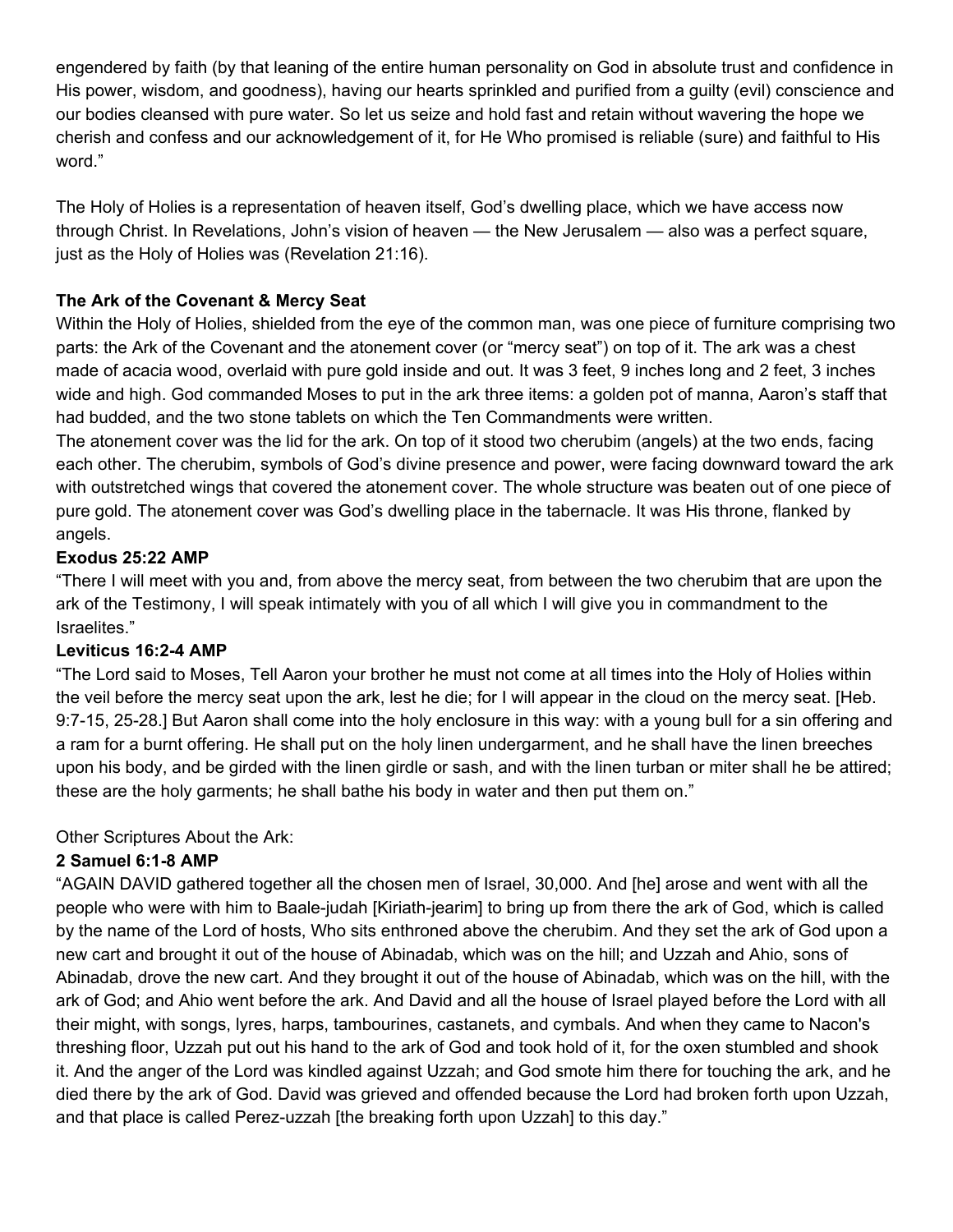What is God trying to tell us??? Don't treat my presence as common. Have reverence and respect for the things of God!

To begin with, they were not suppose to put the ark on the cart. They were supposed to carry it by hand. But they tried to decide that they knew what to do best with God. This seems like such a trivial thing…… I mean, so they didn't carry it by hand they put it on a cart. What could be wrong with that? I mean they were helping God. It was easier. WHY DIDN"T GOD THINK OF THAT?

You can look a little later when they decided it was time to move the ark again…. They carried it by hand. And they took six steps and slaughtered an Ox. Took 6 steps and slaughtered an Ox. Not that God required the sacrifice. He just said carry it by hand. BUT they had learned their lesson about not doing things in their own way.

#### **Isaiah 37:16 AMP**

"O Lord of hosts, God of Israel, Who [in symbol] are enthroned above the cherubim [of the ark in the temple], You are the God, You alone, of all the kingdoms of the earth. You have made heaven and earth."

Above the ark and the atonement cover, God appeared in His glory in "unapproachable light" (1 Timothy 6:16). This light is sometimes referred to as the Shekinah glory. The word Shekinah, although it does not appear in our English bibles, has the same roots as the word for tabernacle in Hebrew and refers to the presence of the Lord.

Because the ark was God's throne among His people, it was a symbol of His presence and power with them wherever it went. There are quite a number of miracles recorded in the Old Testament surrounding the ark: With the presence of the ark, the waters of the River Jordan divided so the Israelites could cross on dry land, and the walls of Jericho fell so that the Israelites could capture it (Joshua 3:14-17, 6:6-21). Yet the ark could not be treated with irreverence because it was also a symbol of God's judgment and wrath. When the Israelites fought their enemies the Philistines during the time of the prophet Samuel, they disregarded the commands of the Lord and took the ark out to the battlefield with them, "summoning" God's presence. God caused the Philistines to win the battle and "the glory departed from Israel, for the ark of the Lord was taken" (1 Samuel 4:22). However, God showed His power to the Philistines when He caused their idol, Dagon, to fall to the ground when the ark was placed next to it, and several Philistine cities were plagued heavily when the ark was in their midst (1 Samuel 5). Ultimately, the ark was returned to Israel.

## **Inside the Ark of the Covenant:**

#### **The Pot of Manna:**

The manna represented the provision of God in the wilderness.

#### **Exodus 16:31-35 AMp**

"The house of Israel called the bread manna; it was like coriander seed, white, and it tasted like wafers made with honey. Moses said, This is what the Lord commands, Take an omer of it to be kept throughout your generations, that they may see the bread with which I fed you in the wilderness when I brought you out of the land of Egypt. And Moses said to Aaron, Take a pot and put an omer of manna in it, and lay it up before the Lord, to be kept throughout your generations. As the Lord commanded Moses, Aaron laid it up before the Testimony to be kept [in the ark]. [Heb. 9:4.] And the Israelites ate manna forty years, until they came to a habitable land; they ate the manna until they came to the border of the land of Canaan."

**How Does This Point to Jesus - John 6:31-35 AMP - "Our forefathers ate the manna in the** wilderness; as the Scripture says, He gave them bread out of heaven to eat. [Exod. 16:15; Neh. 9:15; Ps. 78:24.] Jesus then said to them, I assure you, most solemnly I tell you, Moses did not give you the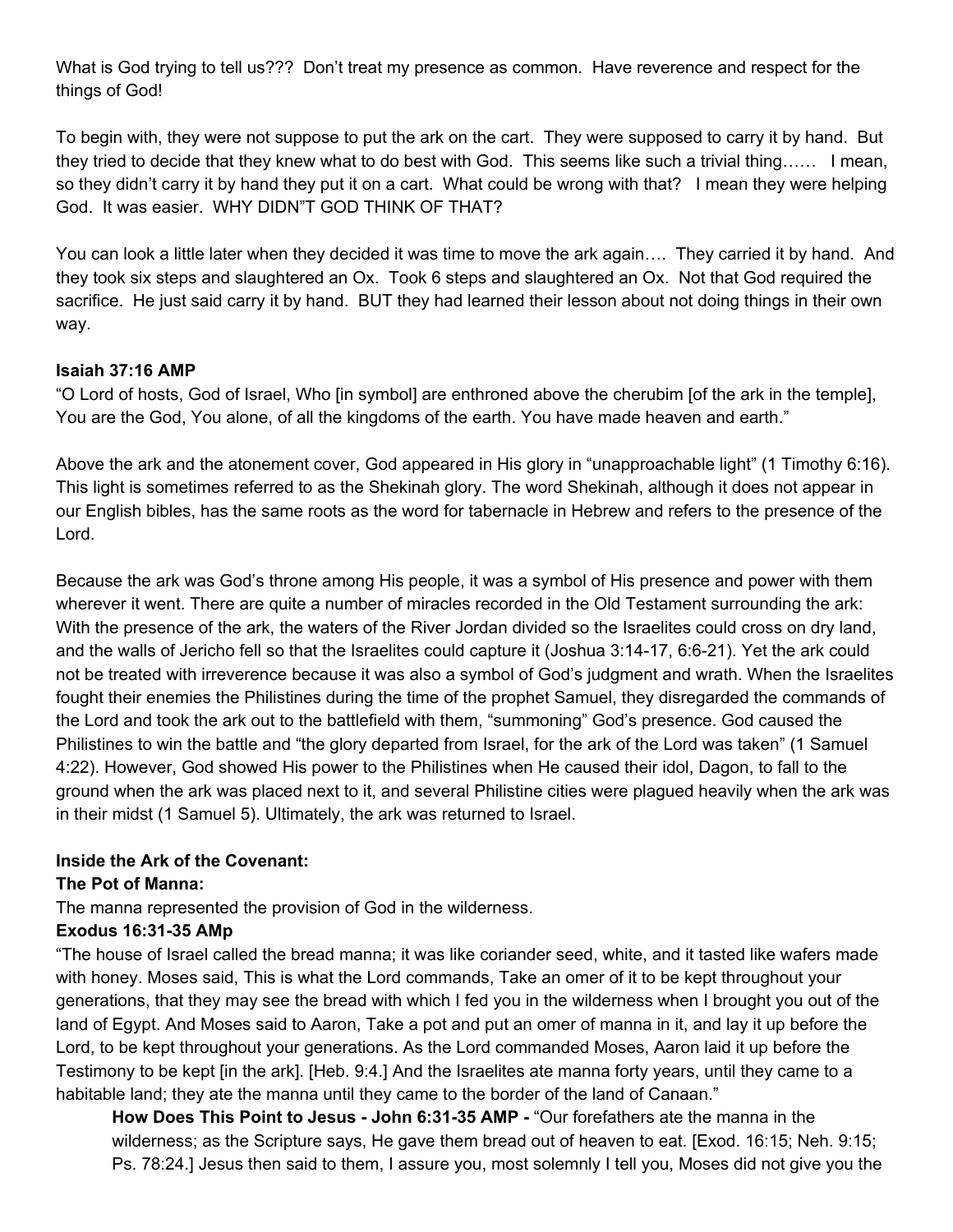Bread from heaven [what Moses gave you was not the Bread from heaven], but it is My Father Who gives you the true heavenly Bread. For the Bread of God is He Who comes down out of heaven and gives life to the world. Then they said to Him, Lord, give us this bread always (all the time)! Jesus replied, I am the Bread of Life. He who comes to Me will never be hungry, and he who believes in and cleaves to and trusts in and relies on Me will never thirst any more (at any time)."

#### **Aaron's Staff That Budded:**

The Rod that Budded represents God's leadership, shepherdship, and authority over us.

In Numbers 16, the people were rebelling against the Word of God. They were questioning the leadership of Moses & Aaron, and they were stirring up a lot of problems. In Numbers 17, God told Moses to get a rod (stick) to represent each of the 12 tribes of Israel. He told them to write the name of each on the rod and place the rods at the Tabernacle.

#### **Numbers 17:4-11 AMP**

"You shall lay them up in the Tent of Meeting before [the ark of] the Testimony, where I meet with you. And the rod of the man whom I choose shall bud, and I will make to cease from Me the murmurings of the Israelites, which they murmur against you. And Moses spoke to the Israelites, and every one of their leaders gave him a rod or staff, one for each leader according to their fathers' houses, twelve rods, and the rod of Aaron was among their rods. And Moses deposited the rods before the Lord in the Tent of the Testimony. And the next day Moses went into the Tent of the Testimony, and behold, the rod of Aaron for the house of Levi had sprouted and brought forth buds and produced blossoms and yielded [ripe] almonds. Moses brought out all the rods from before the Lord to all the Israelites; and they looked, and each man took his rod. And the Lord told Moses, Put Aaron's rod back before the Testimony [in the ark], to be kept as a [warning] sign for the rebels; and you shall make an end of their murmurings against Me, lest they die. And Moses did so; as the Lord commanded him, so he did."

#### **Psalm 23 AMP**

"THE Lord is my Shepherd [to feed, guide, and shield me], I shall not lack. He makes me lie down in [fresh, tender] green pastures; He leads me beside the still and restful waters. [Rev. 7:17.] He refreshes and restores my life (my self); He leads me in the paths of righteousness [uprightness and right standing with Him–not for my earning it, but] for His name's sake. Yes, though I walk through the [deep, sunless] valley of the shadow of death, I will fear or dread no evil, for You are with me; Your rod [to protect] and Your staff [to guide], they comfort me. You prepare a table before me in the presence of my enemies. You anoint my head with oil; my [brimming] cup runs over. Surely or only goodness, mercy, and unfailing love shall follow me all the days of my life, and through the length of my days the house of the Lord [and His presence] shall be my dwelling place."

**How Does This Point to Jesus - John 6:38 AMP - "For I have come down from heaven not to do My** own will and purpose but to do the will and purpose of Him Who sent Me."

**Like Aaron's Rod, He budded again - 1 Corinthians 15:20 AMP -** " But the fact is that Christ (the Messiah) has been raised from the dead, and He became the firstfruits of those who have fallen asleep [in death]."

## **The Ten Commandments:**

The tablets of the ten commandments were a representation of God's instructions for living. They represented the covenant that He made with them in the wilderness.

#### **Exodus 19:5-7 AMP**

"Now therefore, if you will obey My voice in truth and keep My covenant, then you shall be My own peculiar possession and treasure from among and above all peoples; for all the earth is Mine. And you shall be to Me a kingdom of priests, a holy nation [consecrated, set apart to the worship of God]. These are the words you shall speak to the Israelites. So Moses called for the elders of the people and told them all these words which the Lord commanded him."

**Exodus 23:22-27 AMP**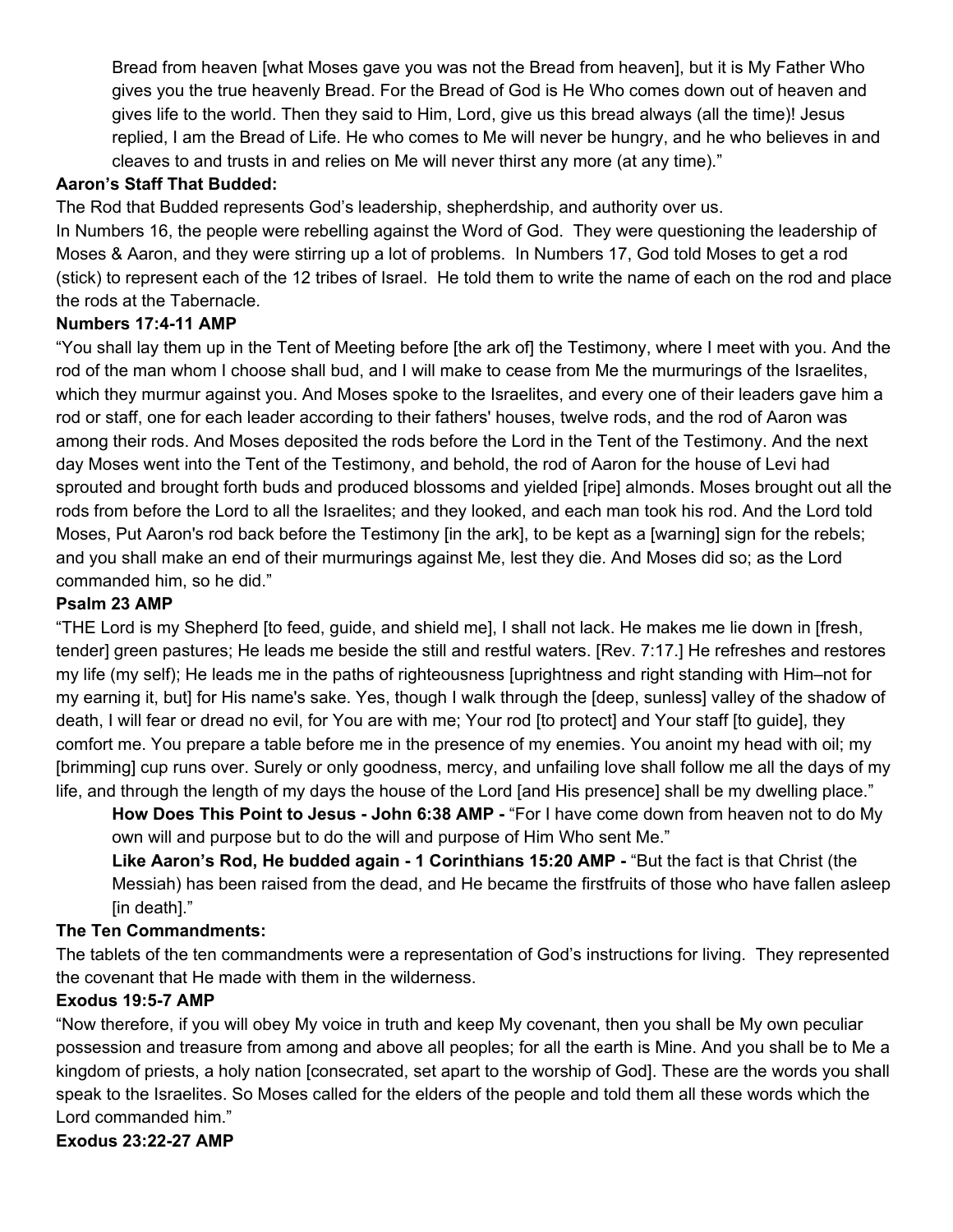"But if you will indeed listen to and obey His voice and all that I speak, then I will be an enemy to your enemies and an adversary to your adversaries. When My Angel goes before you and brings you to the Amorites, the Hittites, the Perizzites, the Canaanites, the Hivites, and the Jebusites, and I reject them and blot them out, You shall not bow down to their gods or serve them or do after their works; but you shall utterly overthrow them and break down their pillars and images. You shall serve the Lord your God; He shall bless your bread and water, and I will take sickness from your midst. None shall lose her young by miscarriage or be barren in your land; I will fulfill the number of your days. I will send My terror before you and will throw into confusion all the people to whom you shall come, and I will make all your foes turn from you [in flight]."

#### **Deuteronomy 7:11-15 AMP**

"You shall therefore keep and do the instruction, laws, and precepts which I command you this day. And if you hearken to these precepts and keep and do them, the Lord your God will keep with you the covenant and the steadfast love which He swore to your fathers. And He will love you, bless you, and multiply you; He will also bless the fruit of your body and the fruit of your land, your grain, your new wine, and your oil, the increase of your cattle and the young of your flock in the land which He swore to your fathers to give you. You shall be blessed above all peoples; there shall not be male or female barren among you, or among your cattle. And the Lord will take away from you all sickness, and none of the evil diseases of Egypt which you knew will He put upon you, but will lay them upon all who hate you."

We can also study Deuteronomy 28 to see the blessing that comes from living according to God's instructions for life.

**How Does This Point to Jesus - Hebrews 4:15-16 AMP - "For we do not have a High Priest Who is** unable to understand and sympathize and have a shared feeling with our weaknesses and infirmities and liability to the assaults of temptation, but One Who has been tempted in every respect as we are, yet without sinning. Let us then fearlessly and confidently and boldly draw near to the throne of grace (the throne of God's unmerited favor to us sinners), that we may receive mercy [for our failures] and find grace to help in good time for every need [appropriate help and well-timed help, coming just when we need it]."

We talk about how this is a picture of our relationship with God. The Old Testament showed us more about outward living. The New Testament focus is on Inward living showing outward results.

#### **Hebrews 10:16 AMP**

This is the agreement (testament, covenant) that I will set up and conclude with them after those days, says the Lord: I will imprint My Laws upon their heart, and I will inscribe them on their minds (on their inmost thoughts and understanding),

#### **Romans 2:14-29 HCSB**

"So, when Gentiles, who do not have the law, instinctively do what the law demands, they are a law to themselves even though they do not have the law. They show that the work of the law is written on their hearts. Their consciences confirm this. Their competing thoughts will either accuse or excuse them on the day when God judges what people have kept secret, according to my gospel through Christ Jesus. Now if you call yourself a Jew, and rest in the law, boast in God, know His will, and approve the things that are superior, being instructed from the law, and if you are convinced that you are a guide for the blind, a light to those in darkness, an instructor of the ignorant, a teacher of the immature, having the full expression of knowledge and truth in the law — you then, who teach another, don't you teach yourself? You who preach, "You must not steal" — do you steal? You who say, "You must not commit adultery" — do you commit adultery? You who detest idols, do you rob their temples? For, as it is written: The name of God is blasphemed among the Gentiles because of you. For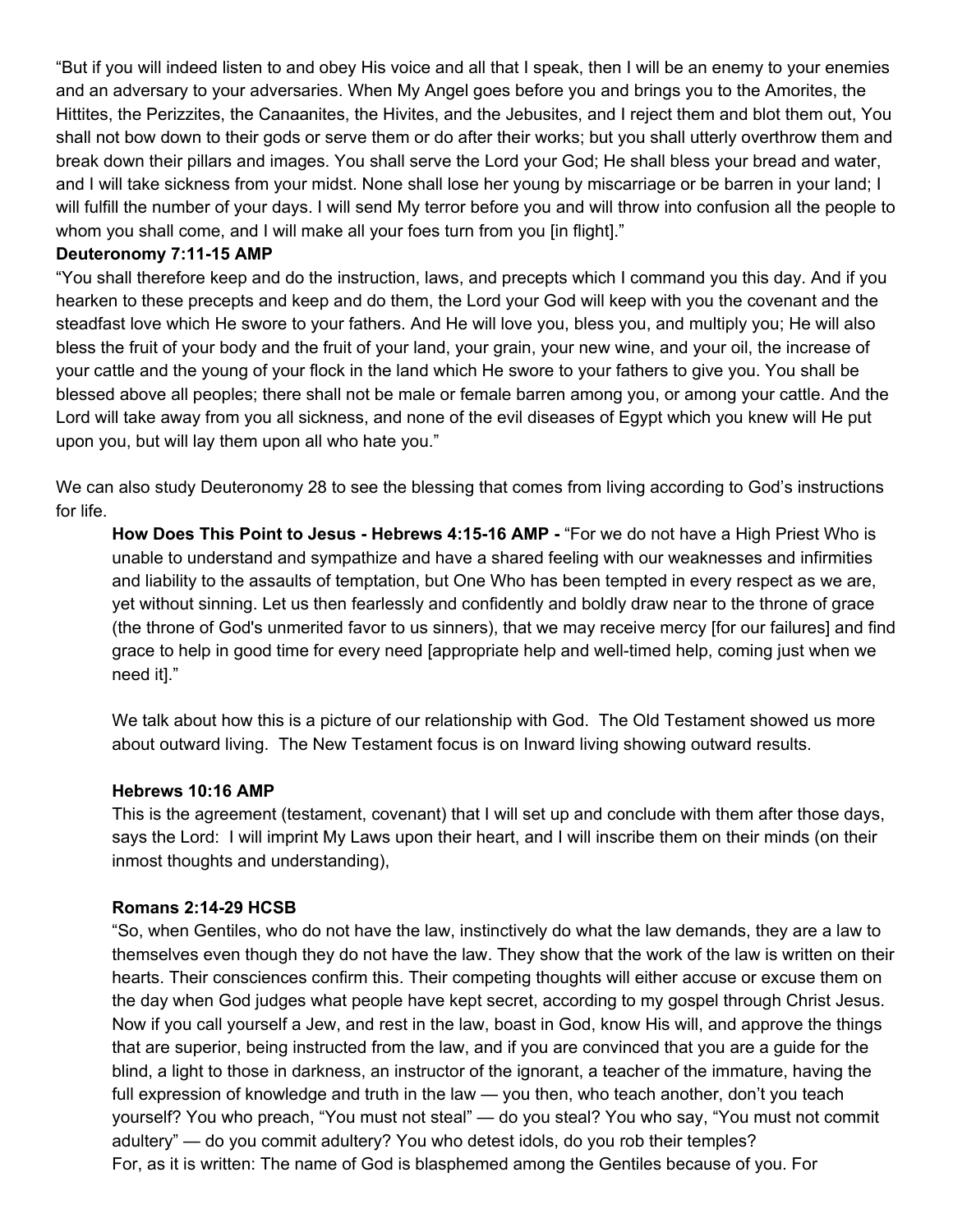circumcision benefits you if you observe the law, but if you are a lawbreaker, your circumcision has become uncircumcision. Therefore if an uncircumcised man keeps the law's requirements, will his uncircumcision not be counted as circumcision? A man who is physically uncircumcised, but who fulfills the law, will judge you who are a lawbreaker in spite of having the letter of the law and circumcision. For a person is not a Jew who is one outwardly, and true circumcision is not something visible in the flesh. On the contrary, a person is a Jew who is one inwardly, and circumcision is of the heart — by the Spirit, not the letter. That man's praise is not from men but from God."

#### **The Atonement Cover:**

year, the high priest would enter the Holy of Holies on the Day of Atonement. Bringing burning incense to shield his eyes from a direct view of God's glory, he sprinkled blood from a bull onto the atonement cover for his and his household's sins, then sprinkled blood from a goat for all the sins of Israel. God promised that when He saw the blood, it would cover over man's sin. (To atone for means to cover over — hence the name atonement cover.) God did not see the sin anymore but the provision instead, and it appeased His wrath.

The Israelites found acceptance with God by believing His word to be true — that when their sins were covered by blood, God temporarily overlooked their sins as if they had been obliterated. But Jesus Christ has become our permanent atonement cover. Through Jesus' blood, our sins have been covered over. When God looks at us, He doesn't see our sin, but the provision: His own Son. Jesus lay down His life for us as an innocent sacrifice so that God would look on us and see His perfection.

The atonement cover was God's throne in the midst of the Israelites. God is on His throne today in heaven and Jesus, our high priest, is at His right side. When we come to God now, we approach a throne of grace. (Hebrews 4:16)

desire for you, that His glory fills your spirit, soul and body to overflowing. Then the cloud covered the tabernacle of meeting, and the glory of the Lord filled the tabernacle (Exodus 40:34).God wants you to be a vessel of His glory shining through you and touching other people.

## **Isaiah 60:1-2 AMP**

"ARISE [from the depression and prostration in which circumstances have kept you–rise to a new life]! Shine (be radiant with the glory of the Lord), for your light has come, and the glory of the Lord has risen upon you! [Zech. 8:23.] For behold, darkness shall cover the earth, and dense darkness [all] peoples, but the Lord shall arise upon you [O Jerusalem], and His glory shall be seen on you. [Isa. 60:19-22; Mal. 4:2; Rev. 21:2, 3.]"

#### **1 Corinthians 9:23-27 AMP**

"And I do this for the sake of the good news (the Gospel), in order that I may become a participator in it and share in its [blessings along with you]. Do you not know that in a race all the runners compete, but [only] one receives the prize? So run [your race] that you may lay hold [of the prize] and make it yours. Now every athlete who goes into training conducts himself temperately and restricts himself in all things. They do it to win a wreath that will soon wither, but we [do it to receive a crown of eternal blessedness] that cannot wither. Therefore I do not run uncertainly (without definite aim). I do not box like one beating the air and striking without an adversary. But [like a boxer] I buffet my body [handle it roughly, discipline it by hardships] and subdue it, for fear that after proclaiming to others the Gospel and things pertaining to it, I myself should become unfit [not stand the test, be unapproved and rejected as a counterfeit]."

## WE BECOME 3 PART WHEN GOD'S SPIRIT ENTERS IN TO OUR SPIRIT

The fall of man when Adam and Eve messed up…. the spirit left. and man became separated from the Spirit of God. God's entire plan was to restore His spirit, the Holy Spirit within man.